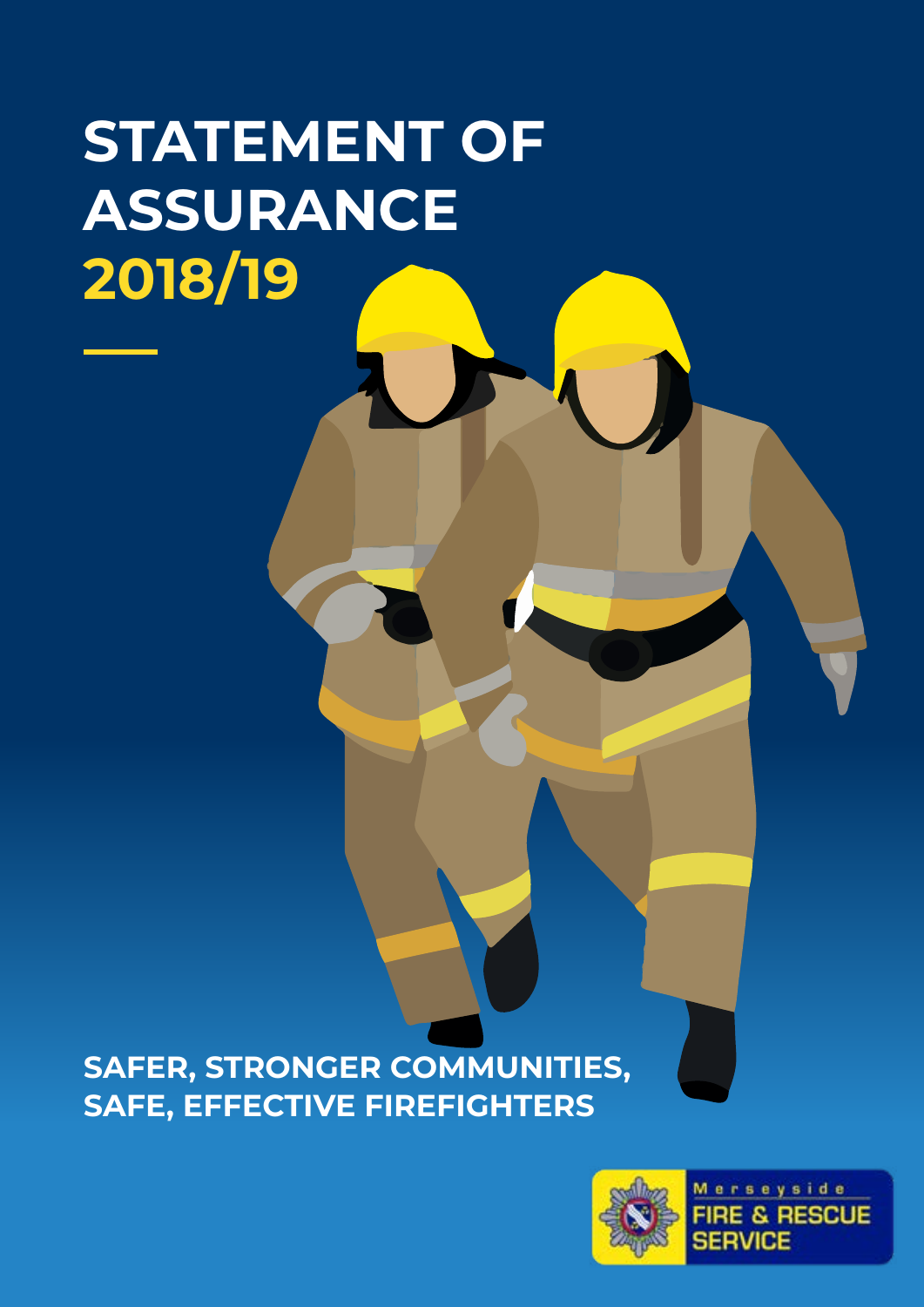**SAFER, STRONGER COMMUNITIES, 2 SAFE, EFFECTIVE FIREFIGHTERS 3**



## **CONTENTS**

| <b>FOREWORD</b>                                         | 4  |
|---------------------------------------------------------|----|
| <b>INTRODUCTION</b>                                     | 6  |
| <b>GOVERNANCE AGREEMENTS</b>                            | 10 |
| <b>OVERVIEW OF MERSEYSIDE FIRE &amp; RESCUE SERVICE</b> | 12 |
| THE RISKS WE FACE IN MERSEYSIDE                         | 16 |
| <b>RISKS BEYOND OUR BORDERS</b>                         | 18 |

- **OUR SERVICES TO THE COMMUNITY**
- **OUR PERFORMANCE**
- **FINANCIAL PERFORMANCE**
	- **OUR FUTURE PLANS**
	- **ASSURANCE DECLARATION**
	- **GLOSSARY OF TERMS**

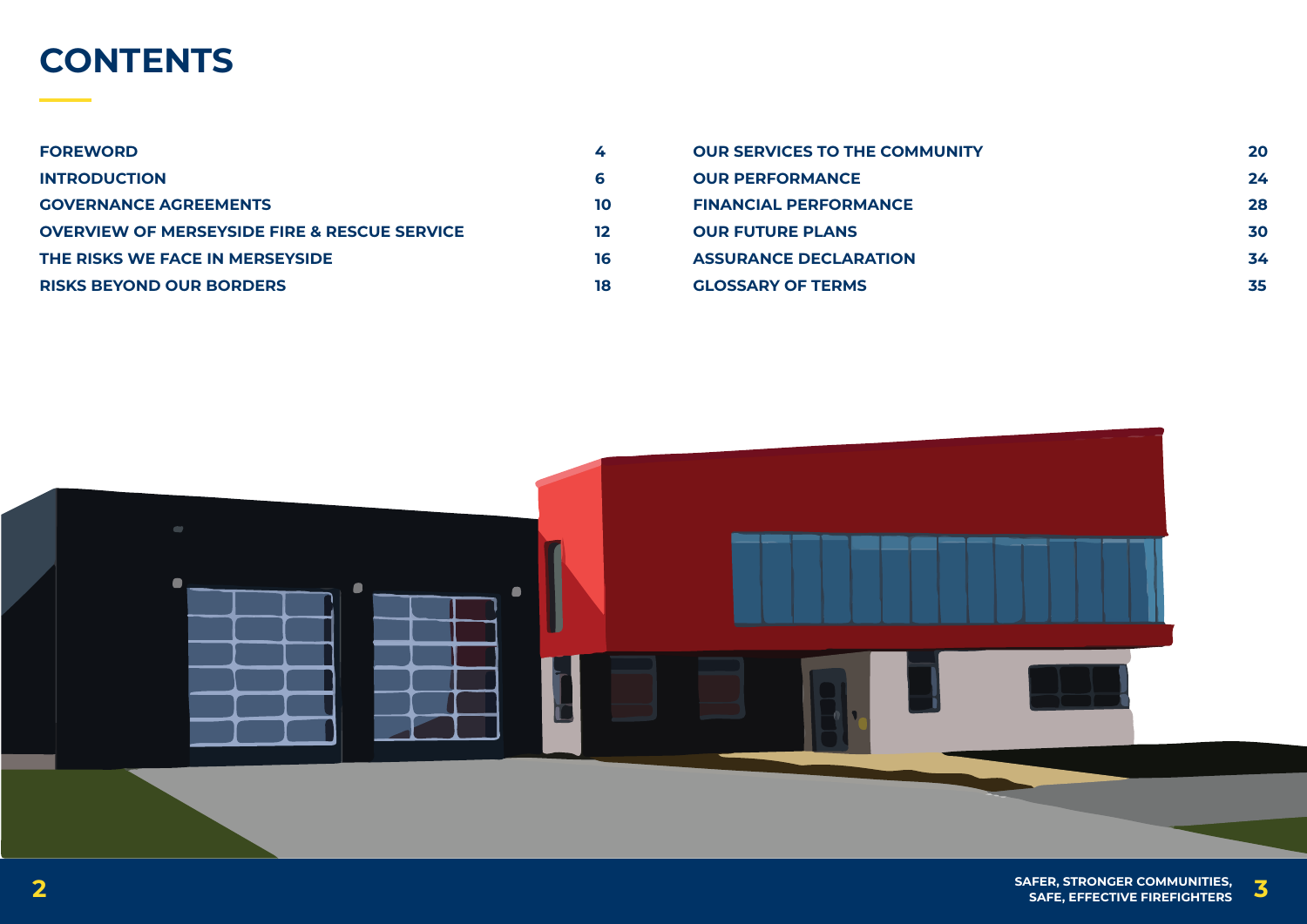**SAFER, STRONGER COMMUNITIES, 4 SAFE, EFFECTIVE FIREFIGHTERS 5**



Fire and Rescue Authorities are accountable for their performance and as such, information regarding effectiveness and value for money should be accessible, transparent and accurately reported to the communities they serve. Along with legislation which governs how FRA's provide their services, the revised [Fire and Rescue Service](https://www.gov.uk/government/publications/fire-and-rescue-national-framework-for-england--2)  [National Framework for England 2018](https://www.gov.uk/government/publications/fire-and-rescue-national-framework-for-england--2)  requires Merseyside Fire & Rescue Authority (MFRA) to produce this Annual Statement of Assurance. The Statement of Assurance focuses on Authority governance, performance and activity that took place between 1st April 2018 and 31st March 2019.

**'Fire and rescue authorities must provide annual assurance on financial, governance and operational matters and show how they have had due regard to the expectations set out in their integrated risk management plan and the requirements included in the Framework. To provide an accessible way in which communities, Government, local authorities and other partners may make a valid assessment of their local fire and rescue authority's performance.'**

> *DCLG Guidance on Statements of Assurance for FRA's in England*

As a result of cuts in Government grant funding since 2010/11 Merseyside FRA has faced unprecedented financial challenges over the last eight years. These cuts have had a significant impact on organisational

**FOREWORD** good financial management the good financial management the prudent use of reserves to pay off prudent use of reserves to pay off debt, thus freeing up revenue budget which allowed for the reinvestment.

> capacity and have resulted in a reduction in the number of immediately available fire engines from 42 in 2011 to 24 (immediately available during the day) plus 2 retained and 18 at night (with 8 appliances available on 30 minute strategic recall) at present.

The number of firefighters has reduced over the same period from 1,000 to 620. This has had an impact on the speed and weight of attack when responding to incidents and in the ability of the Service to maintain the levels of community safety intervention delivered over the last decade.

Despite the cuts, the Authority has experienced, the Fire and Rescue Service has continued to deliver high levels of service to our communities and received very positive outcomes from the first fire and rescue service inspection for many years in 2018.

During 2018/19, the Authority continued to work towards the planned merger\* of fire stations in St Helens and Wirral with the new station in Saughall Massie becoming operational in March 2019.

The reduction in Government funding between 2016/17 and 2019/20 required savings of approximately £11m to be delivered, but during 2018/19 a new [Integrated Risk Management](http://www.merseyfire.gov.uk/aspx/pages/IRMP/pdf/IRMP_17_20_SUPPLEMENT_19_21.pdf)  [Plan Supplement 2019/21 \(IRMP\)](http://www.merseyfire.gov.uk/aspx/pages/IRMP/pdf/IRMP_17_20_SUPPLEMENT_19_21.pdf) was created which put resources back into operational response and fire safety largely through innovative thinking,

The Authority on the

recommendations of the Chief Fire Officer have subsequently approved plans to utilise the improved revenue position to increase the number of fire engines from 24 + 2 retained to 27 + 3 retained of a daytime (this includes a specialist rescue vehicle) and 20 of a night time with a further 10 retained from 18 + 8. These changes will be implemented over the lifetime of the new IRMP 2019/21.

Details of future budget settlements beyond 2019/20 and any potential impacts on resources are unclear at the time of writing this statement and any future plans will need to reflect the financial position faced by the Authority. These positive changes and our affirmative inspection outcomes should provide reassurance to the public that the Service continues to deliver good and outstanding



#### outcomes.

It is however an unfortunate reality that the speed of response to emergency calls (especially the speed of the second and third responding fire engine) will not be at the levels delivered prior to the cuts, however the changes detailed within the IRMP Supplement should help us to improve our current levels of response.

We hope that you find this Statement of Assurance useful and that it explains the context and scale of the challenges faced by the Authority now and in the future. It is intended to direct readers to other published reports, rather than repeating existing material and as a result it contains several hyperlinks.

If you require copies of any documents or have any comments or questions please contact Jackie Sutton – Integrated Risk Management Planning Officer on 0151 296 4563 or by email on consultation2@ merseyfire.gov.uk

*\*Merger = closure of two fire stations, replacing them with one new fire station in an optimal location.*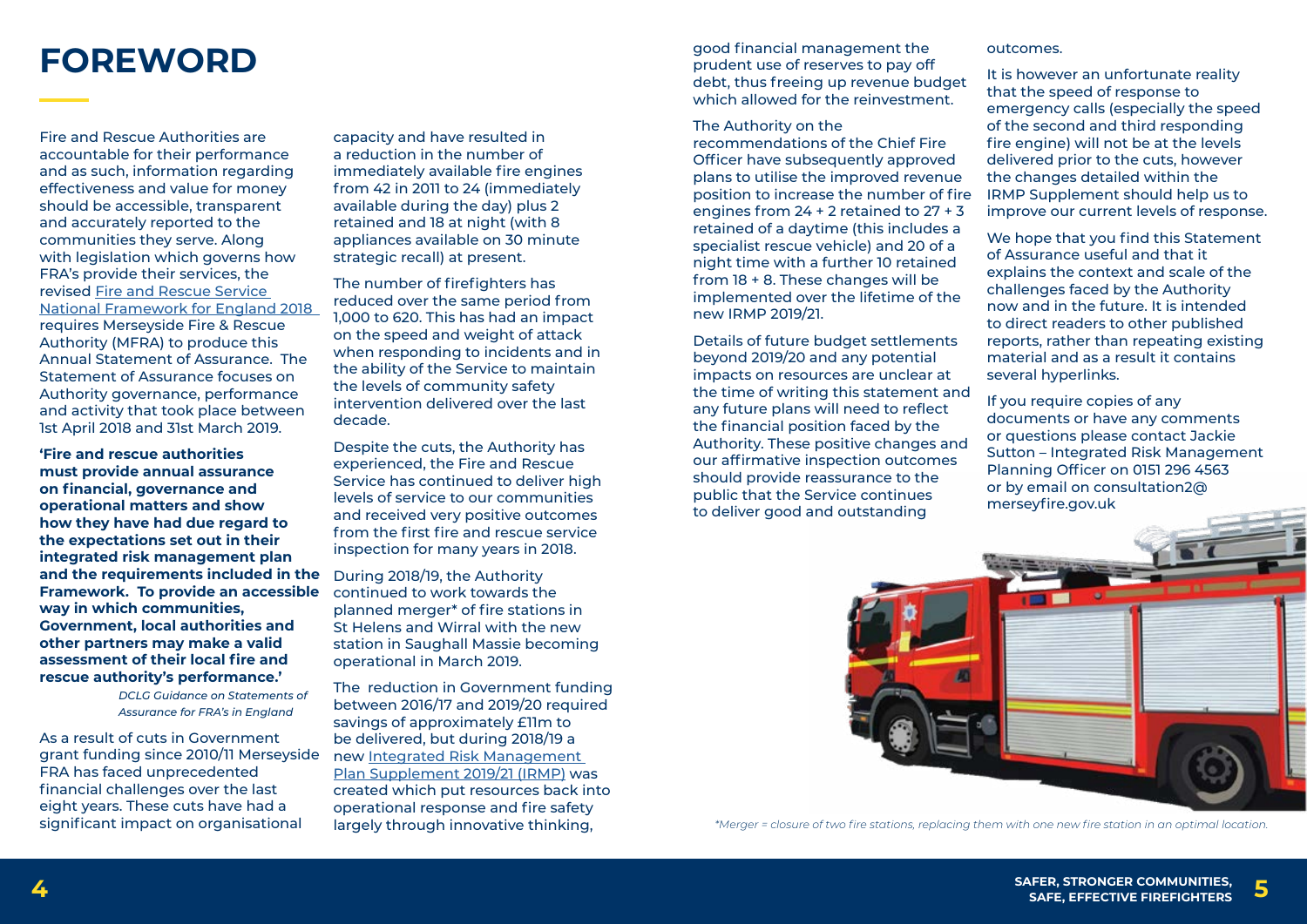**SAFER, STRONGER COMMUNITIES, 6 SAFE, EFFECTIVE FIREFIGHTERS 7**



Merseyside is a Metropolitan County in the north west of England, which straddles the Mersey Estuary and includes the metropolitan districts of Knowsley, Liverpool, Sefton, St Helens and Wirral.

Merseyside spans 249 square miles (645 Km2) of land containing a mix of high density urban areas, suburbs, semi-rural and rural locations, but overwhelmingly the land use is urban. Its largest business district is in Liverpool City Centre, but Merseyside is also a polycentric county with five metropolitan districts, each of which has at least one major town centre and outlying suburbs.

- Mid 2017 estimated figures showed that Merseyside has a population total of 1,416,800. This is a 2.6% increase on 2011 census figures. The population is split 48.9% male and 51.1% female. Merseyside has a lower proportion of children (17.9%) and higher proportions of working age residents (63.4%) and older people (18.7%) than North West averages.
- Of the total population of over 65s in Merseyside 98.4% are classed as White and 1.6% Black and Minority Ethnic .

Our Profile of Merseyside Demography, Equality and Diversity report outlines the communities we serve. There are some areas of affluence, for example in West Wirral and North Sefton, but large areas of Merseyside fall within the highest ratings of social deprivation. There remain large pockets of deprivation with high levels of social exclusion and crime.

Whilst outside of the timeframe for this Statement of Assurance it was felt as this up to date information was available it should be incorporated. On the 26th September 2019 Central and Local Government released the Indices of Deprivation 2019. The picture across Merseyside is not positive, with the data suggesting that the area has become more deprived (when compared with other areas) than the previous 2015 Indices of Multiple Deprivation release.

The following table compares – by council area - the count of Lower Super Output Areas (LSOA) in the 10% most deprived areas of England:

# **INTRODUCTION**

| <b>District</b>    | <b>IMD Position 2015</b> | <b>IMD Position 2019</b> | <b>Difference</b> | % Difference               |
|--------------------|--------------------------|--------------------------|-------------------|----------------------------|
| <b>Knowsley</b>    | 45                       | 46                       |                   | 2.2%                       |
| <b>Liverpool</b>   | 134                      | 145                      |                   | 8.2%                       |
| <b>Sefton</b>      | 38                       | 38                       |                   | 0.0%                       |
| <b>St Helens</b>   | 28                       | 29                       |                   | 3.6%                       |
| <b>Wirral</b>      | 44                       | 52                       | 8                 | 18.2%                      |
| <b>Grand Total</b> | 289                      | 310                      | 21                | <b>Overall Change 7.3%</b> |

The table identifies that with the exception of Sefton, each district saw an increase in the number of LSOA's which are in the 10% most deprived LSOA's in England.

In the current economic climate, where resources are increasingly under pressure, it is challenging to constantly deliver high quality services across all areas of the organisation. This, however, highlights the importance of keeping equality and diversity at the forefront of our minds, ensuring we understand how our decisions affect our business, communities and the people who work for MFRA.

We have worked hard over the last few years to anticipate the impact of the cuts and reduce the effect they will have on our communities. By using natural retirement rates and reserves it has not been necessary to make any staff compulsorily redundant. However the Authority is still affected by earlier budget cuts and future budget settlements are as yet, unknown, so redundancy may not be avoidable in the future.

We believe that fire does discriminate against the old and infirm and those in socio-economically disadvantaged areas. We have developed policies and procedures to ensure we identify and target our efforts towards the most vulnerable and at risk within our communities.

We will continue to fit smoke alarms free of charge to people aged over 65 and those referred to us by other agencies who understand fire risk, or by our staff as part of specific campaigns following fatal fires.

Other Merseyside residents can access free fire safety advice on request. This can include the installation of smoke alarms if necessary and the person requesting the service is asked to cover the unit cost of the alarm.

Merseyside Fire & Rescue Authority actively supports the reduction of Hate Crime across Merseyside and has introduced Safe Havens at all fire stations. We use target hardening techniques to prevent incidents and/or reduce the effects on victims.

To date we have continued to maintain a very fast average response to incidents (despite a reduction in appliance numbers) and by targeting our prevention activity and working smarter, we are still having a real impact on the safety of the people of Merseyside.

MFRA published the [Service Delivery Plan 2019-20](http://www.merseyfire.gov.uk/aspx/pages/service_delivery/pdf/Service_Delivery_Plan_2019-20.pdf) in April 2019 and, following 12 weeks consultation with the public, partners, staff and stakeholders, the [Integrated Risk Management Plan 2017-20](http://www.merseyfire.gov.uk/aspx/pages/IRMP/IRMP2017-20/IRMP2017.html) was published in April 2017 to respond to the changing risks and needs within our communities. Following a further 12 week consultation period in April 2019 the [IRMP Supplement 2019/21](http://www.merseyfire.gov.uk/aspx/pages/IRMP/pdf/IRMP_17_20_SUPPLEMENT_19_21.pdf)  was published to update on proposals included in the IRMP 2017-20.

#### *CONTINUED...*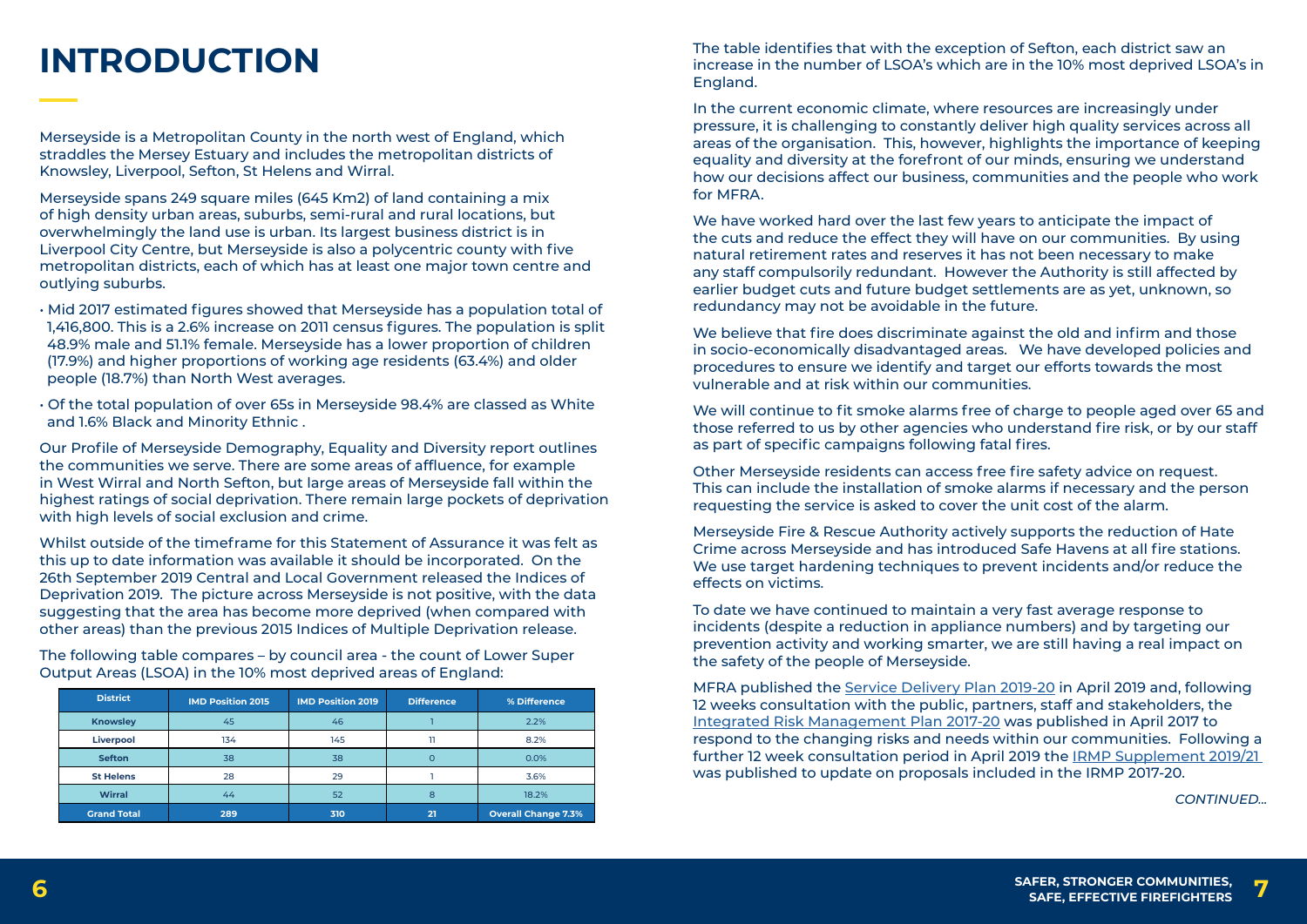



The Service Delivery Plan establishes the standards of performance expected and reported on the 2018/19 outcomes. The IRMP, Annual Station Plans and Functional Plans set the Service Delivery Plan objectives for the year. Following an inspection by Her Majesty's Inspectorate of Constabulary and Fire and Rescue Services (HMICFRS), in December 2018, areas identified for improvement have also been incorporated into Functional Plans and the Service Delivery Plan 2019/20.

**HMICFRS made the following comments about Merseyside Fire & Rescue Service:**

"We are very pleased with the performance of Merseyside Fire and Rescue Service in keeping people safe and secure, and in particular with its effectiveness.

We found it to be outstanding at:

- preventing fires and other risks; and
- responding to national risks.

Merseyside FRS is good at:

- understanding the risk of fire and other emergencies;
- protecting the public through fire regulation; and
- responding to fires and other emergencies.

It is good at providing an efficient service. And it is good at using resources and at making the service affordable now and in future.

The service is good at looking after its people. We judge it to be good at:

- promoting the right values and culture;
- getting the right people with the right skills; and
- managing performance and developing leaders.

But we judge that it requires improvement at ensuring fairness and promoting diversity.

Overall, we commend Merseyside Fire and Rescue Service for its performance. We are confident it is well equipped for this to continue."

The Integrated Risk Management Plan and Supplement set out how we will continue to deliver our services to meet local risks. It describes a fire and rescue service that is leaner than in past years, but one where imaginative use of resources is helping reverse that trend and services are delivered in the most effective and efficient way. Anyone who needs us in an emergency will still receive one of the fastest responses in the country.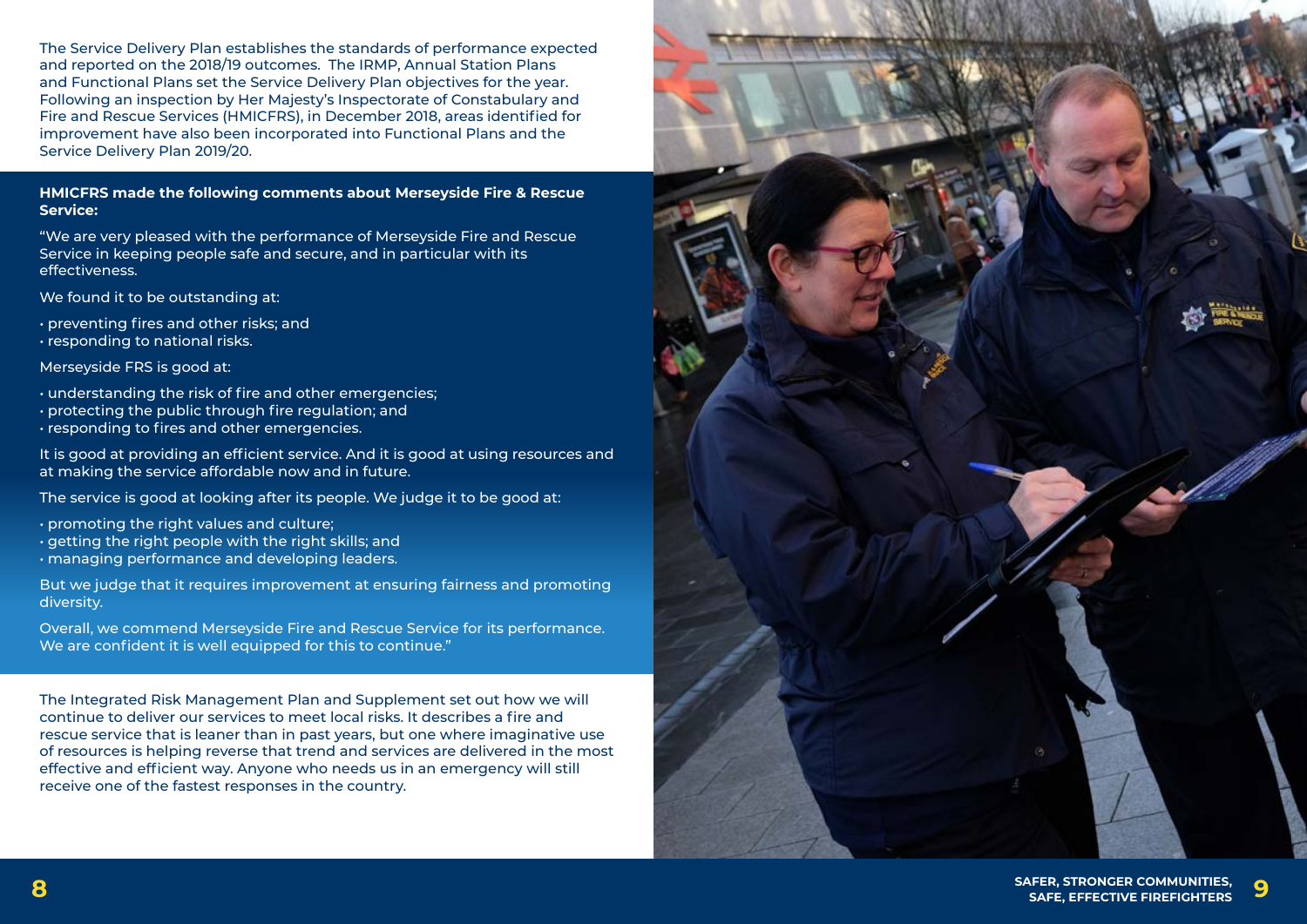# **GOVERNANCE ARRANGEMENTS Our Legal Responsibilities**

The full [Merseyside Fire & Rescue Authority](http://www.merseyfire.gov.uk/aspx/pages/fire_auth/authorityContent.aspx) Constitution and Governance can be found on our website. It details how the Authority conducts its business and includes detailed procedures and codes of practice including:

- Openness and inclusivity
- **Accountability**
- **Integrity**
- Members code of conduct
- [Authority Constitution 2018-19](http://www.merseyfire.gov.uk/aspx/pages/fire_auth/authorityContent.aspx) and allowances
- Meetings, agendas and decisions
- [Complaints Procedure](http://www.merseyfire.gov.uk/aspx/pages/complaints/authority_complaint_guide.aspx)

The Authority has approved and adopted a [Code of Corporate Governance](http://www.merseyfire.gov.uk/aspx/pages/fire_auth/authorityContent.aspx) which is consistent with the principles of the CIPFA/SOLACE framework. The key principles of the Authority's Code of Corporate Governance are outlined below;

Three high level principles underpin Corporate Governance:-

### **The Fire and Rescue Service National Framework**

The Government has a responsibility to ensure that the public is adequately protected. For fires and other emergencies it does this by providing significant financial resources, giving authorities the power to raise additional local funding, and maintaining a statutory framework within which FRA's should operate.

The [Fire and Rescue Service National Framework for England 2018](https://www.gov.uk/government/publications/fire-and-rescue-national-framework-for-england--2) sets out the Government's priorities and objectives for FRA's in England. It recognises that operational matters are best determined locally by FRA's in partnership with their communities.

The priorities are:

- To identify and assess the full range of foreseeable fire and rescue related risks their area may face, make provision for prevention and protection activities and respond to incidents appropriately.
- To work in partnership with their communities and a wide range of partners locally and nationally to deliver their service
- To be accountable to communities for the service they provide.

Merseyside Fire and Rescue Authority are satisfied that the systems they have in place fulfil the National Framework requirements.

Merseyside Fire and Rescue Authority was established on 1st April 1986 by the Local Government Act 1985 which made provision for joint authorities to be established in the major metropolitan areas following the abolition of the metropolitan county councils.

Although the Authority does not have all the powers of a Council, it is nonetheless a Local Authority in its own right, separate and distinct from the constituent councils. It is therefore subject to many of the same rules and regulations which govern other Local Authorities.

### **The Authority**

The Authority is made up of 18 Elected Members, all of whom must be a Councilor elected to one of the five constituent district councils within Merseyside (Knowsley, Liverpool, Sefton, St Helens and Wirral). There is also an independent person on the Authority. Members of the Authority have a responsibility to the whole community of Merseyside and are directly accountable to the people of Merseyside for the running of the Fire and Rescue Service. All Members meet together as the Fire and Rescue Authority. Meetings of the Authority are normally open to the public and details are published on our website [Merseyfire.gov.uk - Authority.](http://www.merseyfire.gov.uk/aspx/pages/fire_auth/authorityContent.aspx)

The Authority has ultimate responsibility for decision making but has delegated some decisions to committees as part of their Terms of Reference (available to view in the Constitution) and officers. Elected Members work closely with officers (the staff employed by the Authority) to develop policies, plans and strategies to give direction to the Service and to ensure that services are delivered in line with the Authority's objectives.

There are a number of organisations which are independent from the Authority, but have an impact on its service areas. In order that the Authority can maintain effective partnerships with a number of these organisations, Members of the Authority sit on the various committees and forums that are responsible for them:

- Association of Metropolitan Fire & Rescue Authorities
- Local Government Association
- National Joint Council
- North West Employers' Organisation
- North West Fire and Rescue Forum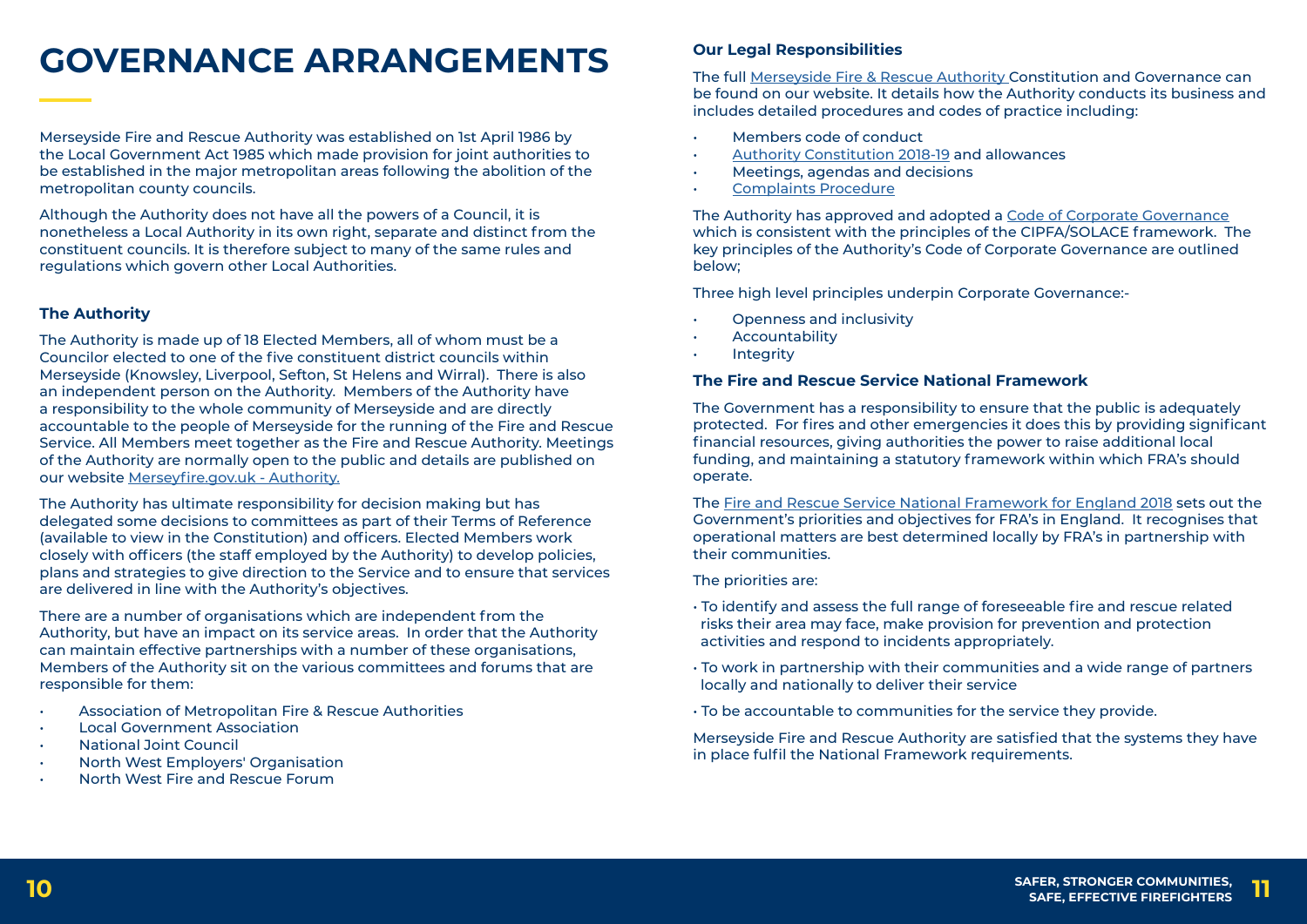**SAFER, STRONGER COMMUNITIES, 12 SAFE, EFFECTIVE FIREFIGHTERS 13**

## **OVERVIEW OF MERSEYSIDE FIRE & RESCUE SERICE**

We plan our actions by embedding our **core values** into the way we deliver our services:

- Make a positive difference to our community
- Provide an excellent and affordable service
- Everyone matters
- Respect our environment
- Our people are the best they can be.

### **Responsibility & Accountability of the Chief Fire Officer**

The Chief Fire Officer is the Head of Paid Service in law under S. 4 of the Local Government & Housing Act 1989. The Chief Fire Officer is responsible for:

• Ensuring that the discharge of the Authority's functions is efficiently and

- Ensuring that the staffing needs of the organisation are adequate to perform the Authority's statutory functions
- effectively co-ordinated
- the Authority's staff
- Arranging for and ensuring the effective organisation of the Authority's staff in an appropriate structure with relevant departments.

• Arranging for and ensuring the proper appointment and management of

**The Chief Fire Officer is accountable to the Authority.** Details of the powers delegated to the Chief Fire Officer (and in their absence the Deputy Chief Fire Officer,) who may further delegate to any member of either the Executive Team or the Strategic Leadership Team as appropriate, can be found on page 45 of the MFRA [Constitution 2018-19](http://www.merseyfire.gov.uk/aspx/pages/fire_auth/authorityContent.aspx).

The success of our service provision is largely dependent on the skills, abilities and dedication of our staff. That is why we invest resources in ensuring that our people are the best they can be through training and development, appraisal, health and wellbeing. Our aim at MFRA is to have Excellent People:

#### **'We will develop and value all our employees, respecting diversity, promoting opportunity and equality for all'.**

Staffing levels, including the number of officers, can be found on the [DCLG](https://www.gov.uk/government/collections/fire-statistics-monitor)  [2019](https://www.gov.uk/government/collections/fire-statistics-monitor) (Department for Communities and Local Government) and [CIPFA 2019](https://www.cipfastats.net/publicprotection/fire/default.asp?view=commentary&year=2017&content_ref=23002)  (Chartered Institute of Public Finance and Accountancy) websites. A log in is required.

### **OUR MISSION IS TO ACHIEVE:**

**Safer, Stronger Communities - Safe, Effective Firefighters**

#### **OUR AIMS ARE:**

#### **Excellent Operational Preparedness**

We will provide our firefighters with the training, information, procedures and equipment to ensure they can safely and effectively resolve all emergency incidents.

#### **Excellent Operational Response**

We will maintain an excellent emergency response to meet risk across Merseyside with safety and effectiveness at its core.

#### **Excellent Prevention and Protection**

We will work with our partners and our community to protect the most vulnerable through targeted local risk reduction interventions and the robust application of our legal powers.

#### **Excellent People**

We will develop and value all our employees, respecting diversity, promoting opportunity and equality for all.



*CONTINUED...*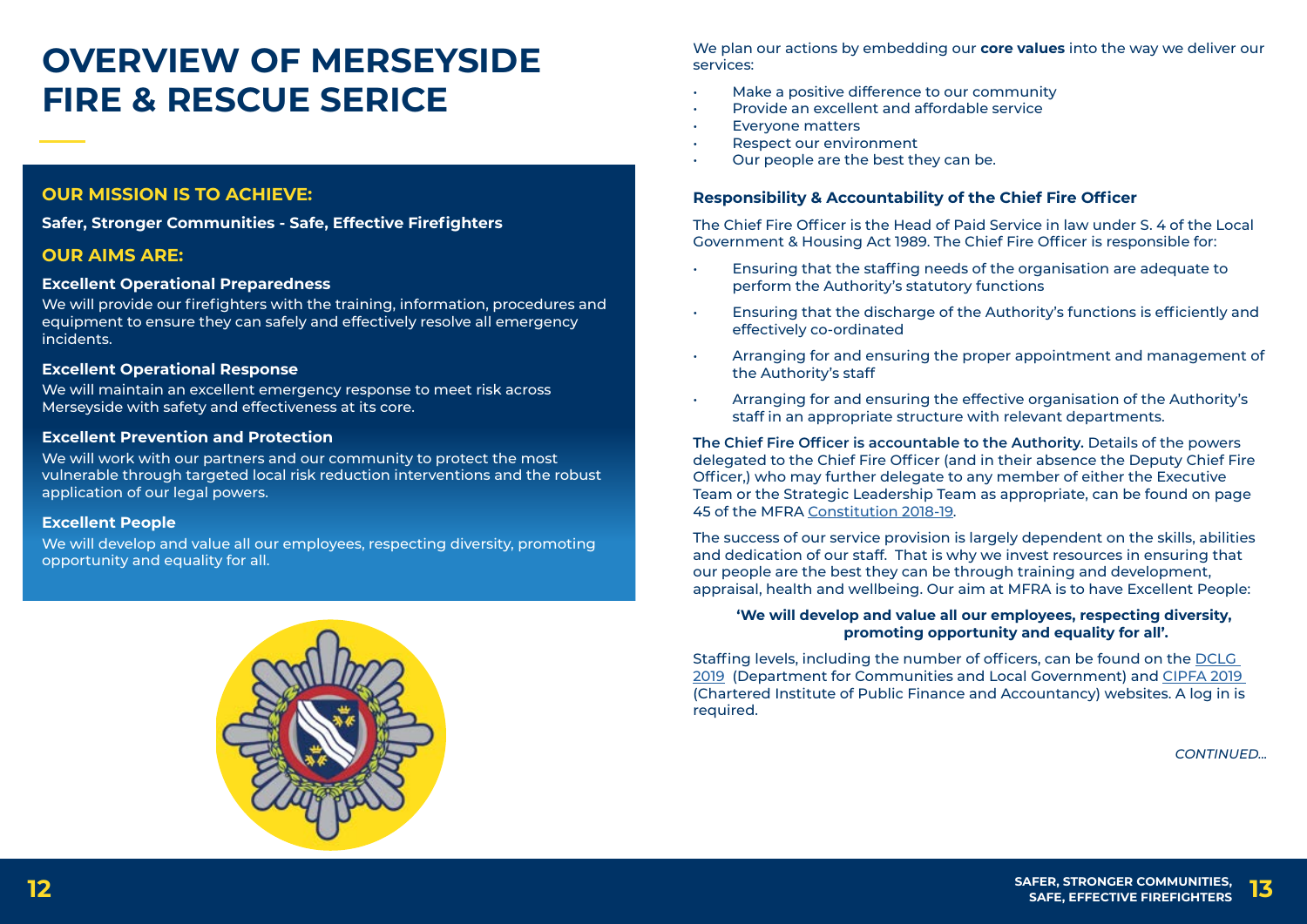**SAFER, STRONGER COMMUNITIES, 14 SAFE, EFFECTIVE FIREFIGHTERS 15**

#### **Organisational Development**

Each member of staff has their individual training, learning and development needs identified by their line manager at their annual performance appraisal and development review. This in turn informs an annual training needs analysis. This is used to identify new equipment, methods of working, health and safety risks, and compliance with legislation or succession planning which have arisen, or may, arise in the coming years.

In September 2018 the People Strategy and Implementation Plan were published. These documents can be found on the [website](http://www.merseyfire.gov.uk/aspx/pages/fire_auth/authorityContent.aspx) under Authority meetings - Community Safety and Protection Committee 4th September 2018.

#### **Leadership Development**

MFRA recognises the huge contribution our managers and leaders can make to our organisation. To support their development, and that of emerging managers, and to ensure the changing requirements of the organisation are being met, we invest time and training hours in these individuals.

Leadership courses such as CMI (Chartered Management Institute) Levels 3 and 5, Institute of Occupational Safety and Health) IOSH and National Examination Board of Safety and Health (NEBOSH) are attended by uniformed and non-uniformed staff. Staff interested in development into the role of supervisory manager can enter the Supervisory Management Gateway and attend Operational Incident Command courses at the Fire Service College. MFRA require operational staff seeking progression to undertake the Institute of Fire Engineers (IFE) examinations to demonstrate the underpinning knowledge required for the role. Operational managers are offered courses aimed at developing their knowledge, skills and values to enable them to effectively take over command on the incident ground.

- 76% of respondents said they enjoyed their work
- mission and aims.

#### **Staff Consultation - Representative Bodies**

Uniformed staff are represented by the Fire Brigades Union (FBU) and the Fire Officers Association (FOA), non-uniformed staff by UNISON and UNITE. All are invited to take part in consultation around changes to staffing levels or conditions of service, the IRMP and any changes to the service MFRA provide.

All are active members of Joint Secretaries, which is a meeting which brings together the representative bodies with the Authority's Consultation Manager and our Director of People and Organisational Development.

#### **Staff Survey**

In June 2018 Merseyside Fire and Rescue Authority conducted a 3rd staff survey, facilitated by an independent organisation (People Insight). 56% of staff (548) took part this was a 5% increase in responses when compared to the staff survey in 2016. However the MFRA overall engagement score was 75% which is a 1% point increase on the 2016 score.

As a result of the Staff Surveys MFRA developed a set of engagement principles which are embedded across the service. When staff were asked to name one thing which has changed since the last survey in 2016 which has had a positive impact on you, comments included:

• Autonomy – Watch managers feel less micromanaged which is important

- for well-being
- Learning and development increased progression and training opportunities, less strict assessment, better integration of new recruits
- Team work being part of a professional, enthusiastic, committed and supportive team
- was welcome resulting in less paperwork

• Resources and IT – the portal was popular and systems being automated

A summary report on the [Staff Survey Results](http://www.merseyfire.gov.uk/aspx/pages/Corporate/staffSurveyResults.aspx) provided by People Insight was considered by Merseyside Fire and Rescue Authority. This report summarises all of the results produced by People Insight and can be found on the MFRA website.

#### **Equality, Diversity and Inclusion**

The public sector Equality Duty of the Equality Act 2010, requires public bodies to consider all individuals when carrying out their day to day work – in shaping policy, in delivering services and in relation to their own employees. It requires public bodies to have due regard to the need to eliminate discrimination, advance equality of opportunity, and foster good relations between different people when carrying out their activities. MFRA is committed to considering equality and diversity in the way we provide our services and the [MFRA](http://www.merseyfire.gov.uk/aspx/pages/equality/equalityDiversity.aspx)  [Equality and Diversity Statement](http://www.merseyfire.gov.uk/aspx/pages/equality/equalityDiversity.aspx) and supporting documentation is available on the website.

We published an [Equality and Diversity Annual Report 2018/19](http://www.merseyfire.gov.uk/aspx/pages/fire_auth/authorityContent.aspx) which set out how we have met our legal obligations and improved outcomes for our communities. This can be found in Authority reports submitted on 17th October 2019.

87% said they understood how the work they do helps MFRA achieve its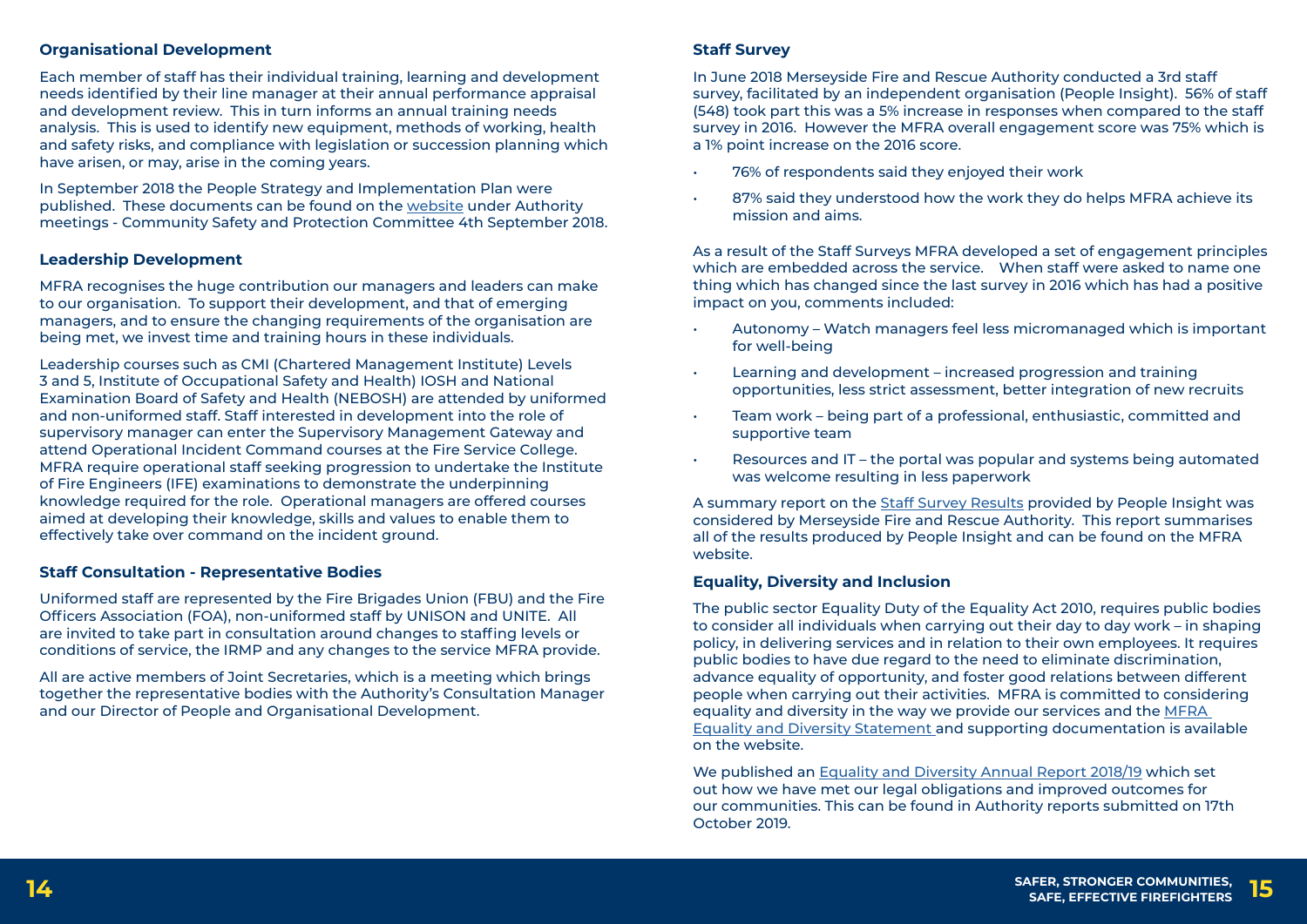**SAFER, STRONGER COMMUNITIES, 16 SAFE, EFFECTIVE FIREFIGHTERS 17**

## **THE RISKS WE FACE IN MERSEYSIDE**

The [Fire and Rescue Services Act 2004](http://www.legislation.gov.uk/ukpga/2004/21/contents) requires every fire and rescue authority to produce an [Integrated Risk Management Plan 2017-20](http://www.merseyfire.gov.uk/aspx/pages/IRMP/IRMP2017-20/IRMP2017.html) and [IRMP](http://www.merseyfire.gov.uk/aspx/pages/IRMP/pdf/IRMP_17_20_SUPPLEMENT_19_21.pdf)  [Supplement 2019/21](http://www.merseyfire.gov.uk/aspx/pages/IRMP/pdf/IRMP_17_20_SUPPLEMENT_19_21.pdf) to develop services to respond to those risks and help prevent incidents occurring. [The Civil Contingencies Act 2004](http://www.legislation.gov.uk/ukpga/2004/36/contents) also places a legal duty on local emergency responders to carry out assessments on the risks to their area and publish them.

The [Merseyside Community Risk Register](http://merseysideprepared.org.uk/1083.aspx) identifies the areas of potential risk to the population and infrastructure of Merseyside and the nature of that risk. The likelihood of an event occurring has been assessed using historical evidence and projected occurrence data relating to the risk occurring over a five year period at the magnitude reflected within the outcome description. The potential impact of such an emergency has been assessed with regard to health, social, economic and environmental effects in accordance with national guidance.

#### **Social Risk**

We know that deprivation and environment can increase risk from fire and other emergencies. In Merseyside there are some areas of affluence, for example in West Wirral and North Sefton, but large areas of Merseyside fall within the highest ratings of social deprivation. On the 26th September 2019 Central and Local Government released the Indices of Deprivation 2019. The picture across Merseyside is not positive with evidence that the area has become more deprived than the previous 2015 Indices of Multiple Deprivation release.

The Indices of Multiple Deprivation 2015 indicate that 34 per cent of the super output areas (SOA's) in Merseyside are ranked in the top 10 per cent of the most deprived SOA's in England with high levels of social exclusion and crime. In addition, all the local authorities in Merseyside are within the top 20 percent of the most income deprived in England. We consider this when we plan our services and target those services at people we identify as most at risk. We are particularly targeting the increasing number of older people who are now remaining in their own homes.

### **Environmental & Economic Risks**

There are other types of risk too. Other risks within the Merseyside area include: • Coastline on the west of the MFRA area

• Beaches and areas of natural beauty such as Freshfield Pinewoods, Hilbre

- 
- John Lennon Airport
- Under and over ground rail links, including under the River Mersey
- Two road tunnels under the River Mersey
- Two Premier League football stadia
- Liverpool City Centre and many heritage buildings
- Dock estates in Liverpool and Birkenhead
- Island and Carr Mill Dam
- RAF Woodvale airfield, Altcar Army camp and rifle range.
- units
- 10 Control of Major Accident Hazard (COMAH) sites such as Nustar petrochemical plant
- Large shopping areas including Liverpool One in the City Centre
- Three Universities with large blocks of student accommodation both in and outside the city centre.



• Industrial estates accommodating large factories down to small industrial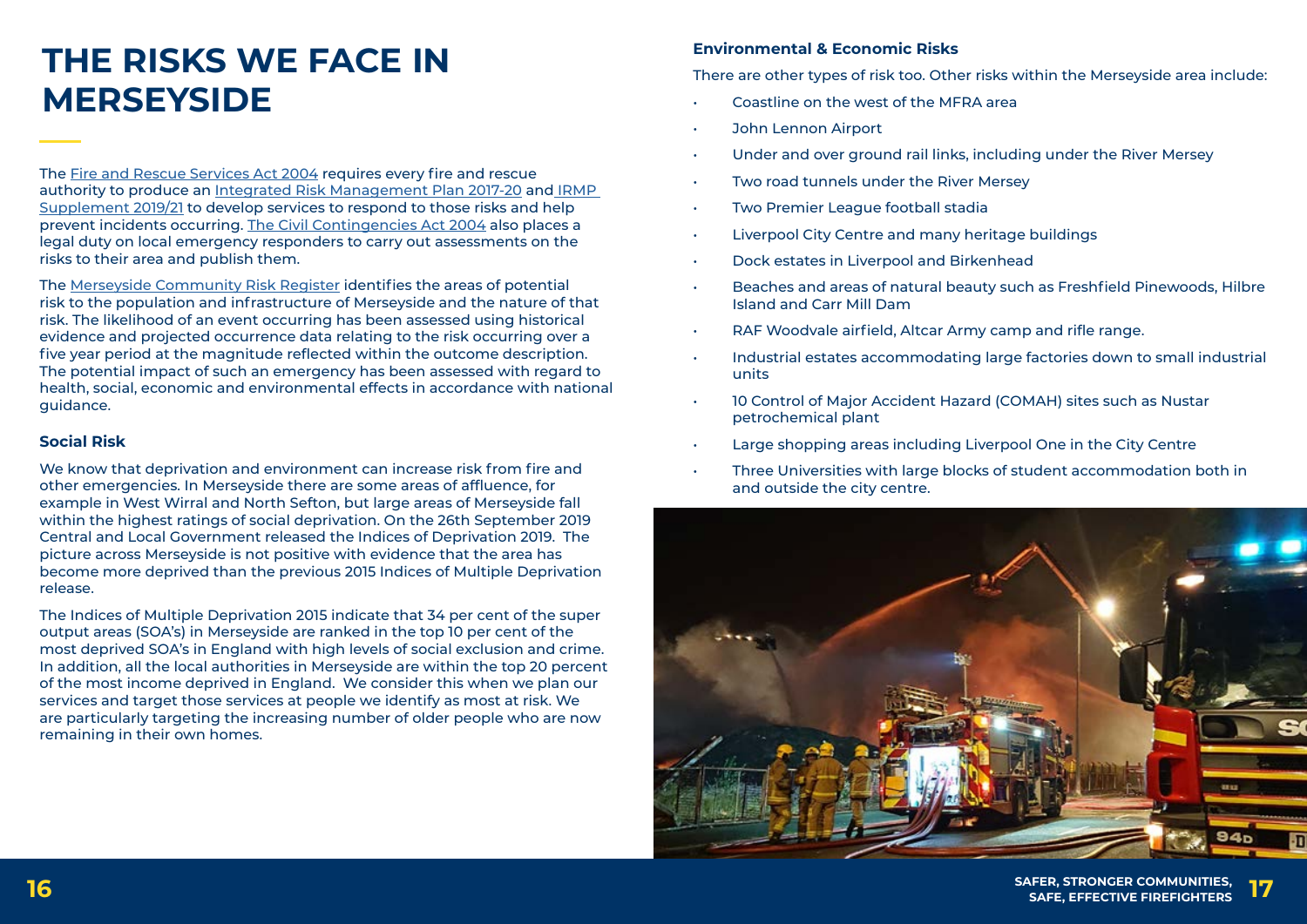



## **RISKS BEYOND OUR BORDERS**

#### **National & Local Resilience**

Over recent years the risk of large scale emergency incidents has increased in the UK. This can be been attributed to climate change and increased incidence of terrorist activities. As a direct result and to mitigate this risk the Government introduced the 'National Resilience' programme.

MFRA is the lead authority for the delivery of National Resilience on behalf of Home Office. These arrangements include the management and assurance of National Resilience Capabilities, mobilisation and coordination of national assets at major incidents, the coordination of all National Resilience training and the management of the servicing and maintenance contract for all National Resilience vehicles and equipment. MFRA also provides a substantial commitment by hosting an Urban Search and Rescue (USAR) team, a USAR canine team, USAR Tactical Advisors (Tac Ads), a High Volume Pump (HVP), a Detection, Identification and Monitoring (DIM) vehicle with a cadre of DIM advisors and Mass Decontamination Unit (MDU). We also have 2 type B flood rescue teams and two Flood Tactical Advisor declared on the DEFRA national flood rescue asset register. All of these assets are available at all times for national deployment.

- Total loss of any Merseyside Fire & Rescue Service Department
- Significant/partial damage to any Merseyside Fire & Rescue Authority **Department**
- Significant/partial Failure of the Information Technology system
- Loss of /damage to information/data
- Loss of/disruption to primary utilities
- Loss of staff/Pandemic
- Loss of suppliers.

MFRA is the lead Fire & Rescue Service for UK International Search and Rescue Team (UKISAR), which is an internationally deployable, heavy classified Urban Search and Rescue (USAR) team. This team is available for deployment to incidents anywhere in the world on behalf of the UK Government. The Merseyside FRS contingent formed part of the team that were successfully reclassified via the International Search and Rescue Advisory Group (INSARAG) in 2016.

Under Sections 13 and 16 of the [Fire and Rescue Services Act 2004](http://www.legislation.gov.uk/ukpga/2004/21/contents) MFRA are required to have in place mutual assistance arrangements with neighbouring FRA's. These agreements are regularly reviewed.

#### **Management of Risk**

The fire and rescue service is a 24 hour a day, 365 days a year operation and as a result MFRA produces plans that enable it to respond to any events that could threaten service delivery in Merseyside. These plans include:

- [Service Delivery Plan 2019-20](http://www.merseyfire.gov.uk/aspx/pages/service_delivery/pdf/Service_Delivery_Plan_2019-20.pdf) for 2018/19 outcomes
- [Integrated Risk Management Plan 2017-20](http://www.merseyfire.gov.uk/aspx/pages/IRMP/IRMP2017-20/IRMP2017.html)
- [IRMP Supplement 2019/21](http://www.merseyfire.gov.uk/aspx/pages/IRMP/pdf/IRMP_17_20_SUPPLEMENT_19_21.pdf)
- [Budget and Financial Plan 2015/16-2019/20](http://www.merseyfire.gov.uk/aspx/pages/fire_auth/authorityContent.aspx)
- Corporate Risk Register 2018/19 can be found in Authority papers (23rd May 2019) on the [Website](http://www.merseyfire.gov.uk/aspx/pages/fire_auth/authorityContent.aspx)

All serve to identify and plan for existing and potential risks to the Authority's assets and services.

Our [Business Continuity Management Policy](http://www.merseyfire.gov.uk/aspx/pages/business_continuity/businessContinuity.aspx) provides clear and defined strategies to address the following:

Functional Business Continuity Plans have been prepared and are tested regularly.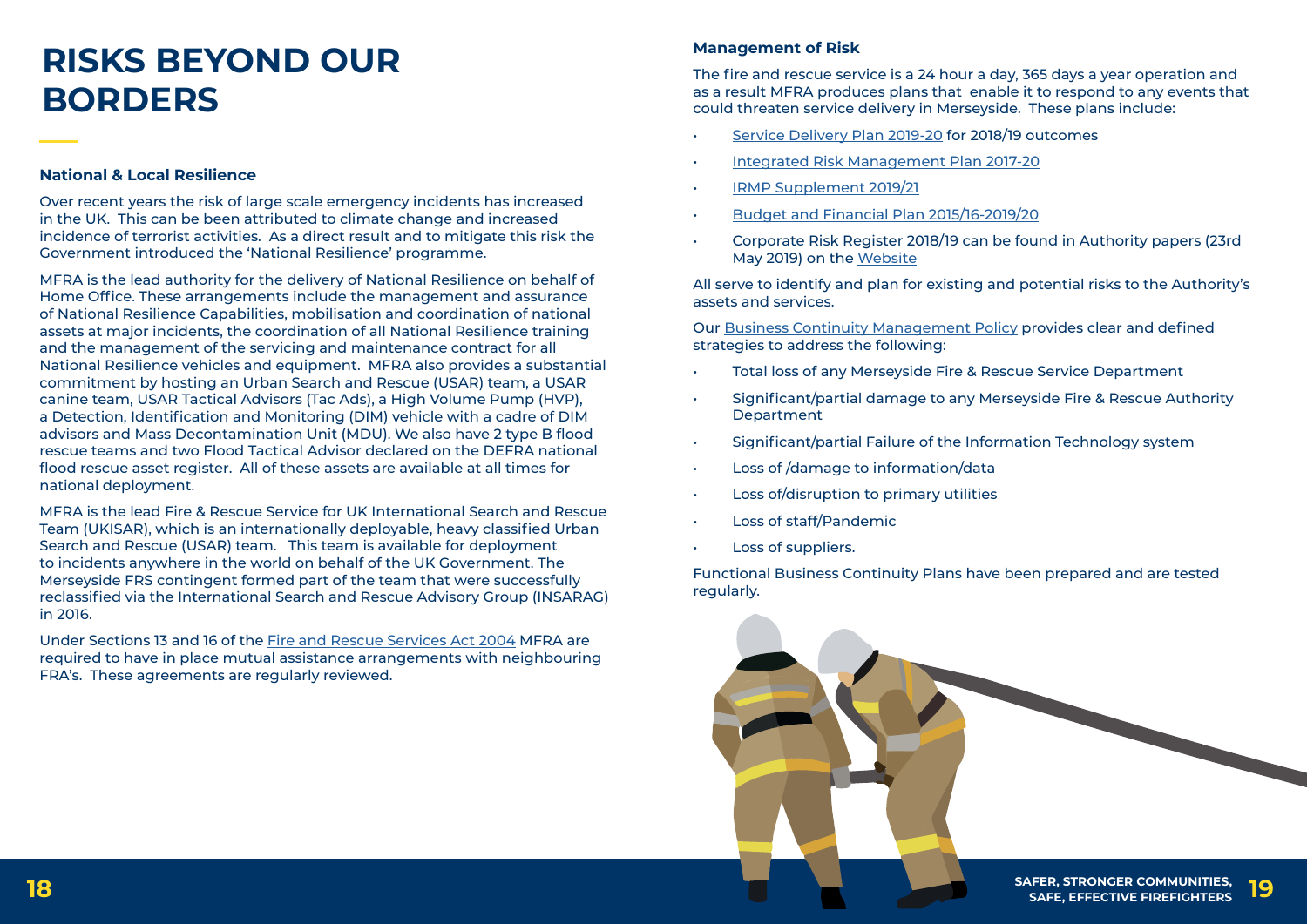**SAFER, STRONGER COMMUNITIES, 20 SAFE, EFFECTIVE FIREFIGHTERS 21**

## **OUR SERVICES TO THE COMMUNITY**

MFRA operates within clearly defined statutory and policy framework requirements as set out in the:

- [The Fire and Rescue Services Act 2004](http://www.legislation.gov.uk/ukpga/2004/21/contents)
- [The Fire and Rescue Services \(Emergencies\) \(Order\) 2007](http://www.legislation.gov.uk/uksi/2007/735/contents/made)
- [The Civil Contingencies Act 2004](http://www.legislation.gov.uk/ukpga/2004/36/contents)
- [Localism Act 2011](http://www.legislation.gov.uk/ukpga/2011/20/contents/enacted)
- [Regulatory Reform \(Fire Safety\) Order 2005](http://www.legislation.gov.uk/uksi/2005/1541/contents/made)
- [Fire and Rescue Service National Framework for England 2018](https://www.gov.uk/government/publications/fire-and-rescue-national-framework-for-england--2)
- [Local Government Acts 1972 to date](http://www.legislation.gov.uk/ukpga/1972/70/contents)
- The [Service Delivery Plan 2019-20](http://www.merseyfire.gov.uk/aspx/pages/service_delivery/pdf/Service_Delivery_Plan_2019-20.pdf) highlights MFRA's commitment to delivering an excellent service to the communities of Merseyside. This document brings together actions from the [Integrated Risk Management](http://www.merseyfire.gov.uk/aspx/pages/IRMP/IRMP2017-20/IRMP2017.html) [Plan 2017-20, IRMP Supplement 2019/21](http://www.merseyfire.gov.uk/aspx/pages/IRMP/IRMP2017-20/IRMP2017.html), Station Community Safety Delivery Plans, Functional Plans, [Equality and Diversity](http://www.merseyfire.gov.uk/aspx/pages/equality/equalityDiversity.aspx) planning and details of outcomes from 2018/19. All these plans are available to view through the MFRA Portal.

#### **Excellent Operational Response**

The Authority's priorities clearly stated in the [Service Delivery Plan 2019-20](http://www.merseyfire.gov.uk/aspx/pages/service_delivery/pdf/Service_Delivery_Plan_2019-20.pdf) are:

- To maintain an effective emergency response to meet risk across Merseyside with safety and effectiveness at its core
- The [Operational Response f](http://www.merseyfire.gov.uk/aspx/pages/opsResponse/opsResponse.aspx)unction ensures that the Authority, on behalf of the public, is assured with regard to the readiness of its operational workforce, appliances, stations and equipment to respond appropriately and in a timely manner to emergencies, and that when we do respond our firefighters, procedures and equipment are safe and effective
- The Operational Response function is led by an Area Manager who is responsible for the operational element of the MFRA workforce. This equates to approximately 599 operational staff across the 23 crewed Fire Stations, Marine Rescue, Fire Control and Officer Group.



- Reduce accidental dwelling fires and deaths and injuries which result from these fires across Merseyside
- Focus our Prevention work on protecting vulnerable people and targeting those most at risk
- Create a team of in house volunteers to allow us to expand our reach into existing and emerging communities as an active and engaged stakeholder to reduce risk of fire and other emergencies.

#### **Community Risk Management**

The Community Risk Management (CRM) function incorporates Prevention and Protection. The activities undertaken by CRM have been an integral part of the Service's Integrated Risk Management Plan since its introduction in 2005 reducing fires, deaths and injuries in domestic and commercial premises whilst making Merseyside safer and stronger.

The work of CRM has expanded to cover extensive and wide ranging activities to actively target and reduce risks in the interests of protecting our communities and our firefighters. In order to manage these activities we have structured the function to align under the 3 Ps:

- **PEOPLE** (Community Fire Prevention Department) • Home Safety
- **PLACE** (Community Safety Department) • Community Safety **• Arson Reduction** • **Road Safety** • Water Safety **•** *• Youth Engagement*
- **PREMISES** (Community Fire Protection Department) • Business Safety

#### **Our Priorities:**

**PEOPLE** – Community Fire Prevention department aim to:

**PLACE** – Community Safety department aim to:

• Work with Community Safety Partnerships and associated thematic sub

• Work with Merseyside Road Safety Partnership and associated thematic sub groups in order to improve road safety and reduce deliberate vehicle

- groups in order to reduce arson and anti-social behaviour in high demand areas
- misuse
- to improve public safety and promote the safe use of our waterways.

• Work with partners to establish a Merseyside Water Safety Forum in order

*CONTINUED...*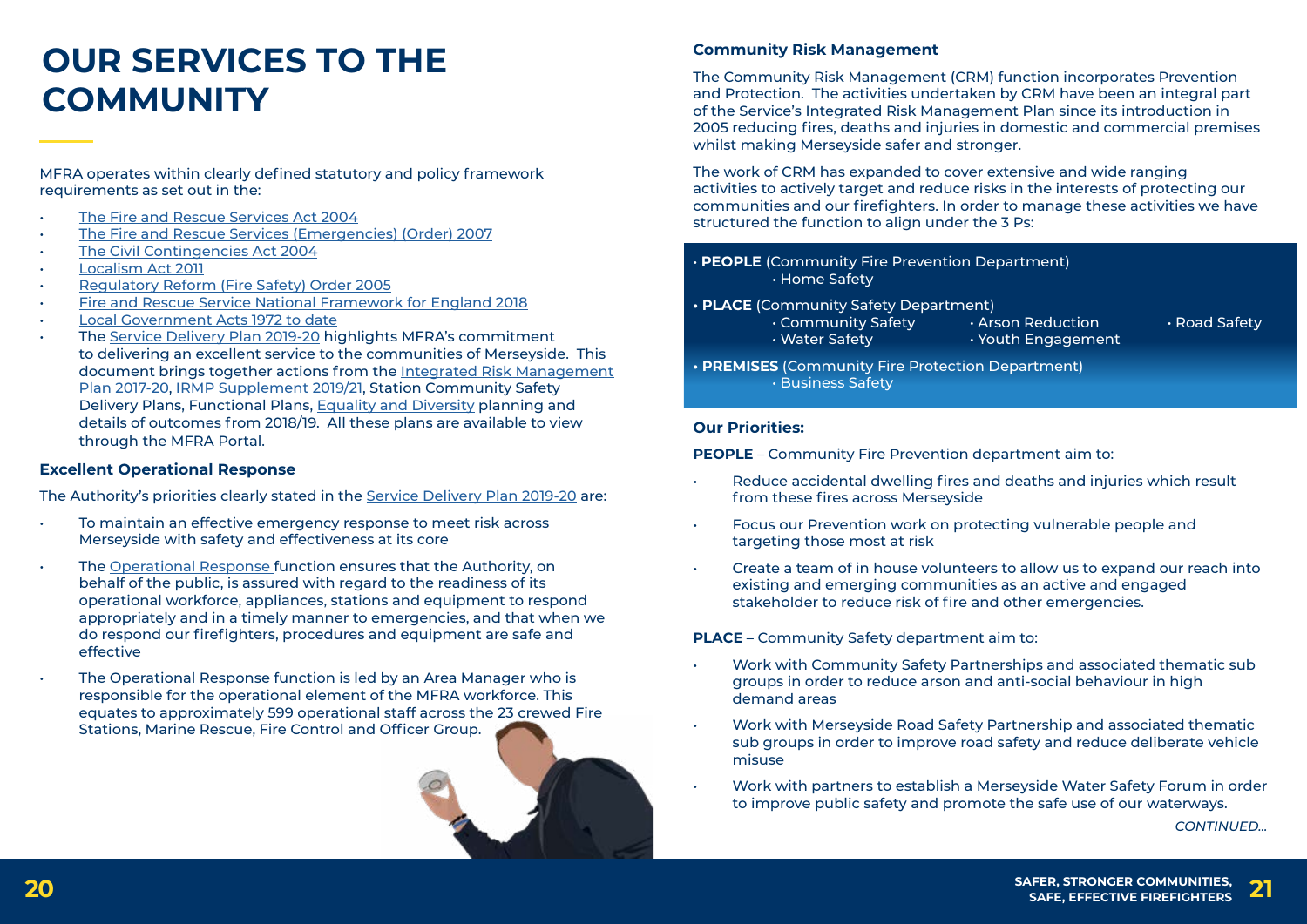





**PREMISES** – Community Fire Protection department aim to:

- Enhance fire safety provision for operational personnel through measures including delivery of Simple Operational Fire Safety Assessment (SOFSA), fires in the built environment training and exercising in premises of special interest such as heritage or those containing fire engineered solutions
- Review the Service's Risk Based Inspection Programme to ensure that our resources are focused on premises that represent the greatest risk in the event of fire
- Provide advice and support to smaller businesses through the provision of a Better Business for All (BBfA) Partnership with the Local Enterprise Partnership (LEP) to simplify the regulatory system for business owners and responsible persons and help them comply with the law.

#### **YOUTH ENGAGEMENT** aim to:

- Develop a Youth Engagement Strategy incorporating our planned youth engagement programmes and a sustainable medium term funding plan
- Enhance our youth engagement programmes through enhanced integration within Community Risk Management Function
- Explore collaboration opportunities with Merseyside Police and other partners to maximise youth engagement opportunities.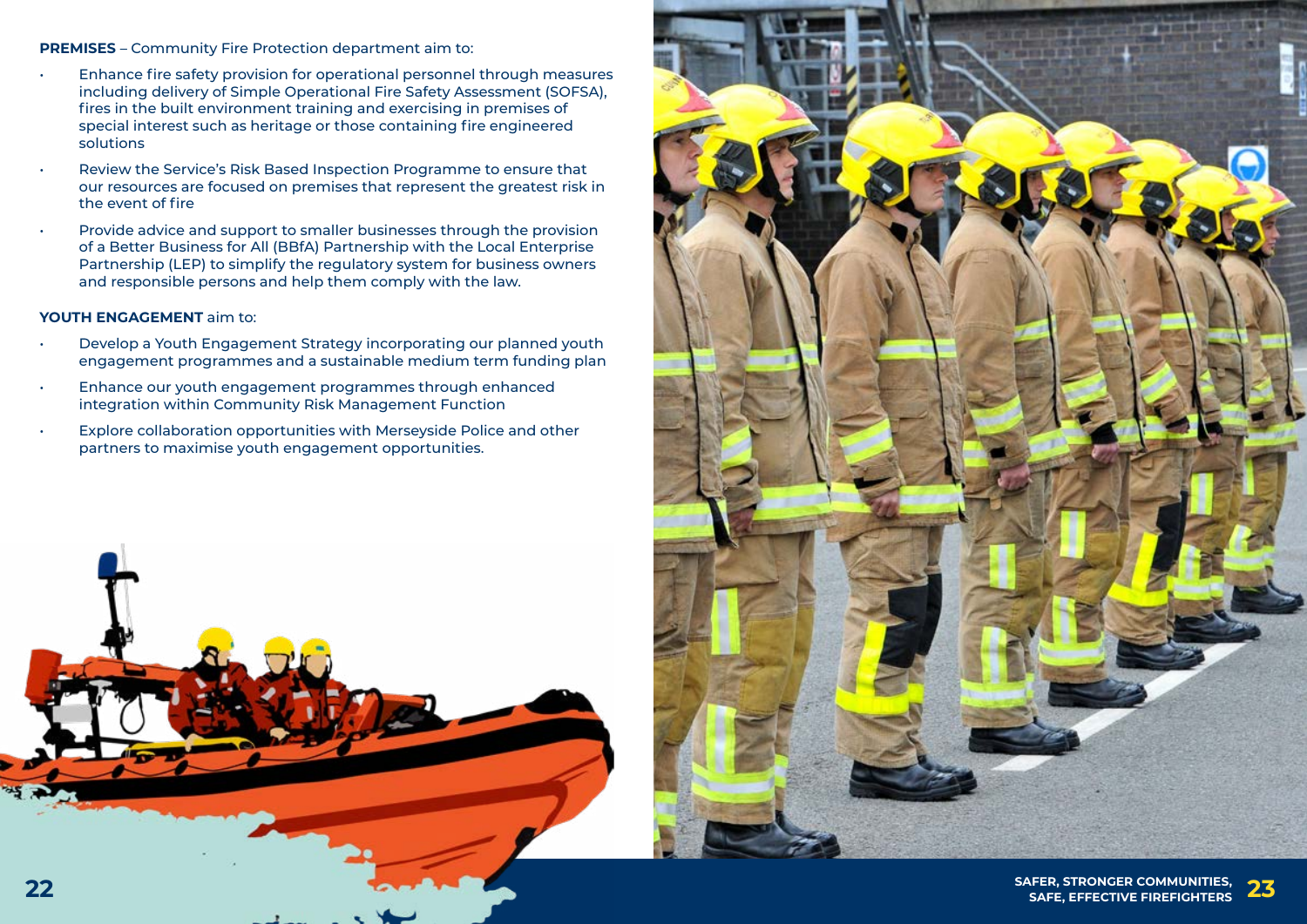

**SAFER, STRONGER COMMUNITIES, 24 SAFE, EFFECTIVE FIREFIGHTERS 25**



PERFORMANCE<br> **Performance is managed and reported on at all levels and in all functions, with** staff working hard to reduce the number of emergency incidents that occur in Merseyside. The table below illustrates the number of incidents attended by type, for an average day between 2009/10 and 2018/19. The table identifies that during 2018/19 44.1 incidents were attended on a daily basis against 63.1 during 2009/10. Although the number of incidents attended daily have increased slightly over the last 3 years the reduction over the longer period provides evidence that working with local partners and MFRA's own initiatives and campaigns has had a beneficial impact on the people and communities of Merseyside.

#### **Average Count of Incidents Attended Per Day**

| <b>Incident Type</b>                                                          | 2009/10 | 2010/11 | 2011/12 | 2012/13 | 2013/14 | 2014/15 | 2015/16 | 2016/17 | 2017/18 | 2018/19 |
|-------------------------------------------------------------------------------|---------|---------|---------|---------|---------|---------|---------|---------|---------|---------|
| <b>Accidental Fires in</b><br>the Home                                        | 3.6     | 3.3     | 3.3     | 3.1     | 3.2     | 2.9     | 3.0     | 2.7     | 2.5     | 2.5     |
| <b>Accidental deaths as</b><br>a result of fire in the<br>home (annual count) | 8       | 5       | 5       | 6       | 8       | 10      | 16      | 7       | 4       | 4       |
| <b>Other Building and</b><br><b>Property Fires</b>                            | 3.9     | 3.3     | 3.2     | 2.5     | 2.3     | 2.1     | 2.2     | 2.2     | 2.0     | 1.8     |
| <b>Vehicle Fires</b>                                                          | 3.3     | 2.6     | 2.2     | 2.0     | 1.8     | 1.9     | 2.0     | 2.3     | 2.3     | 1.9     |
| <b>All Antisocial</b><br><b>Behaviour Fires</b>                               | 21.9    | 20.7    | 18.5    | 11.8    | 15.8    | 12.0    | 12.5    | 13.0    | 13.2    | 14.5    |
| <b>False Automatic Fire</b><br><b>Alarms</b>                                  | 16.3    | 16.2    | 15.2    | 12.5    | 7.5     | 7.7     | 7.9     | 8.6     | 9.3     | 9.0     |
| <b>Other False Alarms</b>                                                     | 6.8     | 5.7     | 5.0     | 4.7     | 4.5     | 4.4     | 4.8     | 5.2     | 5.8     | 5.6     |
| <b>Road Traffic</b><br><b>Collisions</b>                                      | 1.8     | 1.5     | 1.4     | 1.3     | 1.4     | 1.6     | 1.5     | 1.7     | 1.5     | 1.7     |
| <b>Other Special</b><br><b>Services</b>                                       | 5.5     | 5.9     | 5.3     | 5.3     | 5.6     | 5.6     | 6.0     | 6.8     | 7.1     | 7.3     |
| <b>Grand Total</b>                                                            | 63.1    | 59.2    | 54.0    | 43.0    | 42.0    | 38.2    | 39.9    | 42.4    | 43.8    | 44.1    |

The MFRA [Service Delivery Plan 2019-20](http://www.merseyfire.gov.uk/aspx/pages/service_delivery/pdf/Service_Delivery_Plan_2019-20.pdf) reports on performance for 2018/19 and establishes the Key (KPI) and Local Performance Indicators (LPI's) and service delivery standards for 2019/20. Performance against the KPI's is reported to Authority in the [Service Delivery Plan reports](http://www.merseyfire.gov.uk/aspx/pages/service_delivery/service_plan.aspx) and to the Strategic Leadership Team and Performance Management Group (PMG) on a monthly basis.

Budget cuts have meant that we have had to become smarter about how we target our prevention and protection work. This is reflected in our planning and performance, with Home Fire Safety Checks, and Safe and Well Visits, being delivered to specifically targeted people identified as being in need of our intervention. Likewise, our Unwanted Fire Signal Strategy has contributed towards the number of incidents of this type that we attend reducing by 50% since 2011/12.

The risk profile of Merseyside is changing. The population is now increasing after decades of decline however it is also ageing. The link between old age and vulnerability to fire is well recognised within MFRA. Our Safe and Well visits enhance our Home Fire Safety Checks which are delivered by operational and community safety teams to specifically targeted people identified as being in need of our intervention.

All fire stations produced and reported on a Community Safety Delivery Plan (bespoke to their particular risk, demand and vulnerability profile), in consultation with partners and stakeholders, to agree local targets for priorities within in each station area. These plans are available to view in community fire stations and in the [Service Delivery Plan 2019-20.](http://www.merseyfire.gov.uk/aspx/pages/service_delivery/pdf/Service_Delivery_Plan_2019-20.pdf)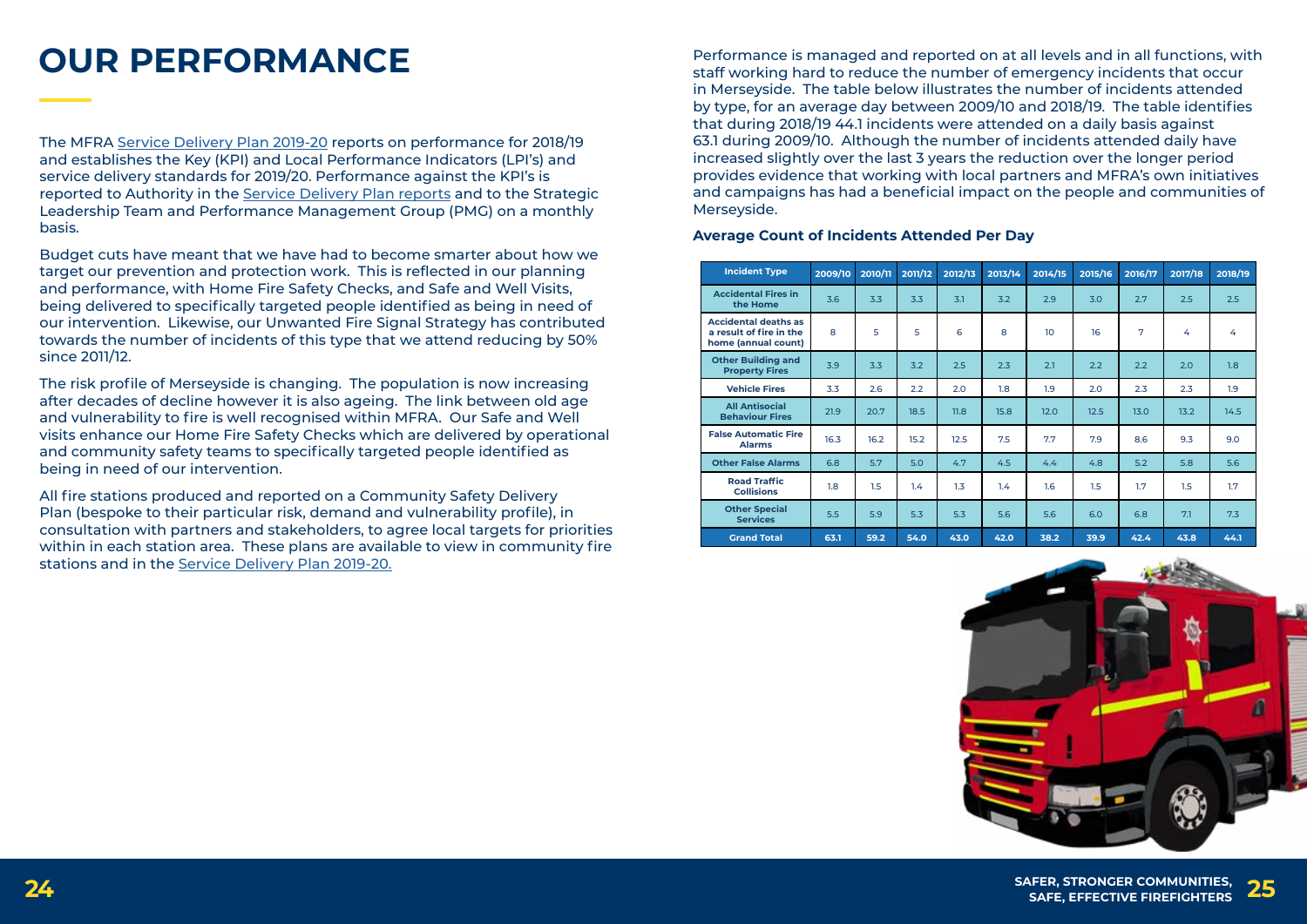**SAFER, STRONGER COMMUNITIES, 26 SAFE, EFFECTIVE FIREFIGHTERS 27**



## **What Others Have Said About Our Performance**

"We are very pleased with the performance of Merseyside Fire and Rescue Service in keeping people safe and secure, and in particular with its effectiveness… It is good at providing an efficient service. And it is good at using resources and at making the service affordable now and in future…The service is good at looking after its people. Overall, we commend Merseyside Fire and Rescue Service for its performance. We are confident it is well equipped for this to continue."

#### **Dr. Sara Waring, Research Coordinator of the Critical and Major Incident Psychology research group at the University of Liverpool said:**

"We are delighted to have such a longstanding, successful research partnership with Merseyside Fire and Rescue Service. This is a well-respected and trusted service that demonstrates forward thinking in their approach to seeking evidence bases to inform professional practice, training and delivery. This demonstrates their dedication to providing an excellent service to their local community, and to ensuring that their firefighters are equipped with the skills needed to manage the variety of incidents they may encounter. For example, our collaborative work on incident command decision making has resulted in substantial investments to training, reflective practice, and guidance, which has further enhanced the effectiveness of the service."

#### **David Steer QC DL High Sheriff of Merseyside:**

I had a most enjoyable morning at The Firefighter Recruit Development Academy. I found the whole event informative and I was greatly impressed with the achievements and backgrounds of the nineteen successful recruits. Please would you convey my thanks and very best wishes to all concerned.



Great presentation today to Heathrow senior managers, @HeathrowFire and @LondonFire officers from @MerseyFire , lots of thought provoking information and great learning from the Kings Dock multi-storey car park fire on New Year's Eve 2017



 **Chris Blacksell (@CFOBlacksell) tweeted at 0:07 pm on Tue, Apr 23, 2019:**

Huge thanks to @MerseyFire for coming to @HumbersideFire to present info on the Kings Dock car park fire from Dec 2017. Really honest and thought provoking. It's vital that UK Fire continue to be this open to #SharedLearning Thanks a lot @PhilGarrigan

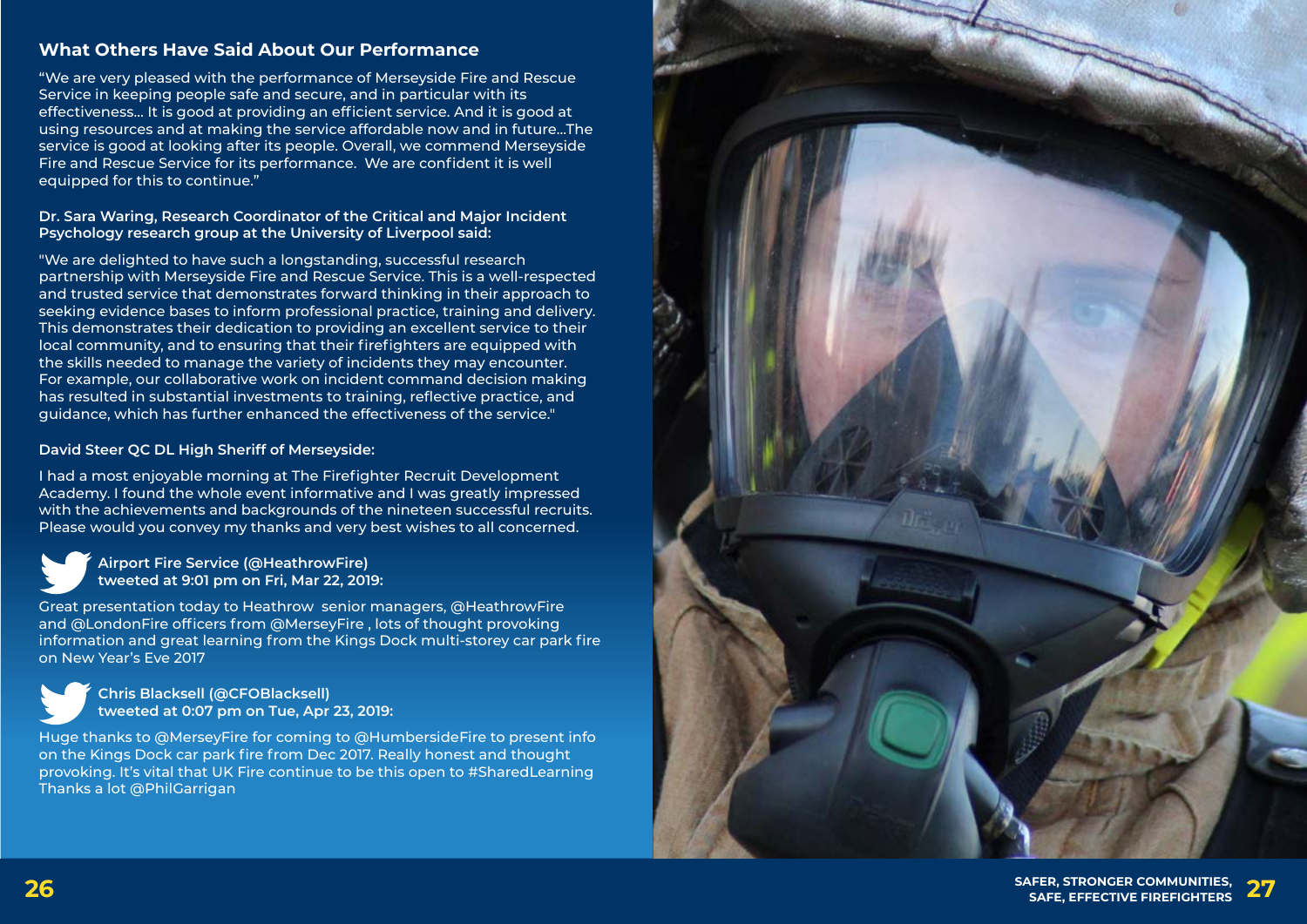



# **FINANCIAL PERFORMANCE**

#### **External Audit**

External audit services are carried out by the Grant Thornton. Grant Thornton's 2018/19 Audit Findings Report gave an unqualified opinion on the Authority's financial statements and concluded that the Authority has put in place proper arrangement for securing economy, efficiency and effectiveness in its use of resources for the year ended 31st March 2019.

The [Statement\\_of\\_Accounts\\_2018-19](http://www.merseyfire.gov.uk/aspx/pages/finance/pdf/Merseyside_Fire_And_Rescue_Service_Statement_of_Accounts_2018-19_UNAUDITED.pdf) and [Annual Governance Statement](http://www.merseyfire.gov.uk/aspx/pages/fire_auth/authorityContent.aspx)  [2018/19](http://www.merseyfire.gov.uk/aspx/pages/fire_auth/authorityContent.aspx) can be found on the Authority's Finance webpage at [http://www.](http://www.merseyfire.gov.uk/aspx/pages/finance/finance5.aspx) [merseyfire.gov.uk/aspx/pages/finance/finance5.aspx](http://www.merseyfire.gov.uk/aspx/pages/finance/finance5.aspx)

#### **Our Budget for 2018/19 and Medium Term Financial Plan (2018/19 – 2022/23)**

Over the 2010/11 to 2019/20 period the Authority faces a 50% real term reduction in the grant support it receives from Government. Over the same period the Authority's total revenue budget will reduce from £73.6m to £60.3m or £13.3m which represents an 18% cash or 40% real reduction. This presents the Authority with significant challenges as it seeks to minimise the impact on the levels of service provided to the public.

To deal with the financial challenge the Authority approves a rolling 5 year medium term financial plan (MTFP) on an annual basis at the Authority's Budget meeting. The MTFP takes into account Revenue, Capital, Reserves and Prudential Borrowing forecasts. The current MTFP incorporates the approved savings required to offset the Government's funding reductions.

Savings options have included significant reductions in the number of firefighters and support staff; the number of available fire appliances; reductions in fire stations; and other non-employee expenditure. Operational savings have been delivered by merging fire stations and changes to firefighter work patterns/shifts to match resources to demand. However, the Authority has managed maintain its response attendance standard of an appliance at a life risk incident within 10 minutes on at least 90% of occasions.

The current MTFP was approved at the Authority Budget meeting in February, 2018, and covers the period 2019/20 to 2022/23, but until the Authority receives notification of its Government funding beyond 2019/20 a significant level of uncertainty exists within the MTFP from 2020/21. The MTFP and other financial statements can be found on the Authority's Finance website at [http://www.](http://www.merseyfire.gov.uk/aspx/pages/finance/finance5.aspx) [merseyfire.gov.uk/aspx/pages/finance/finance5.aspx](http://www.merseyfire.gov.uk/aspx/pages/finance/finance5.aspx) 

The Authority is concerned that future Government funding from 2020/21 onwards will not meet the Service's requirements and additional frontline savings will be required.

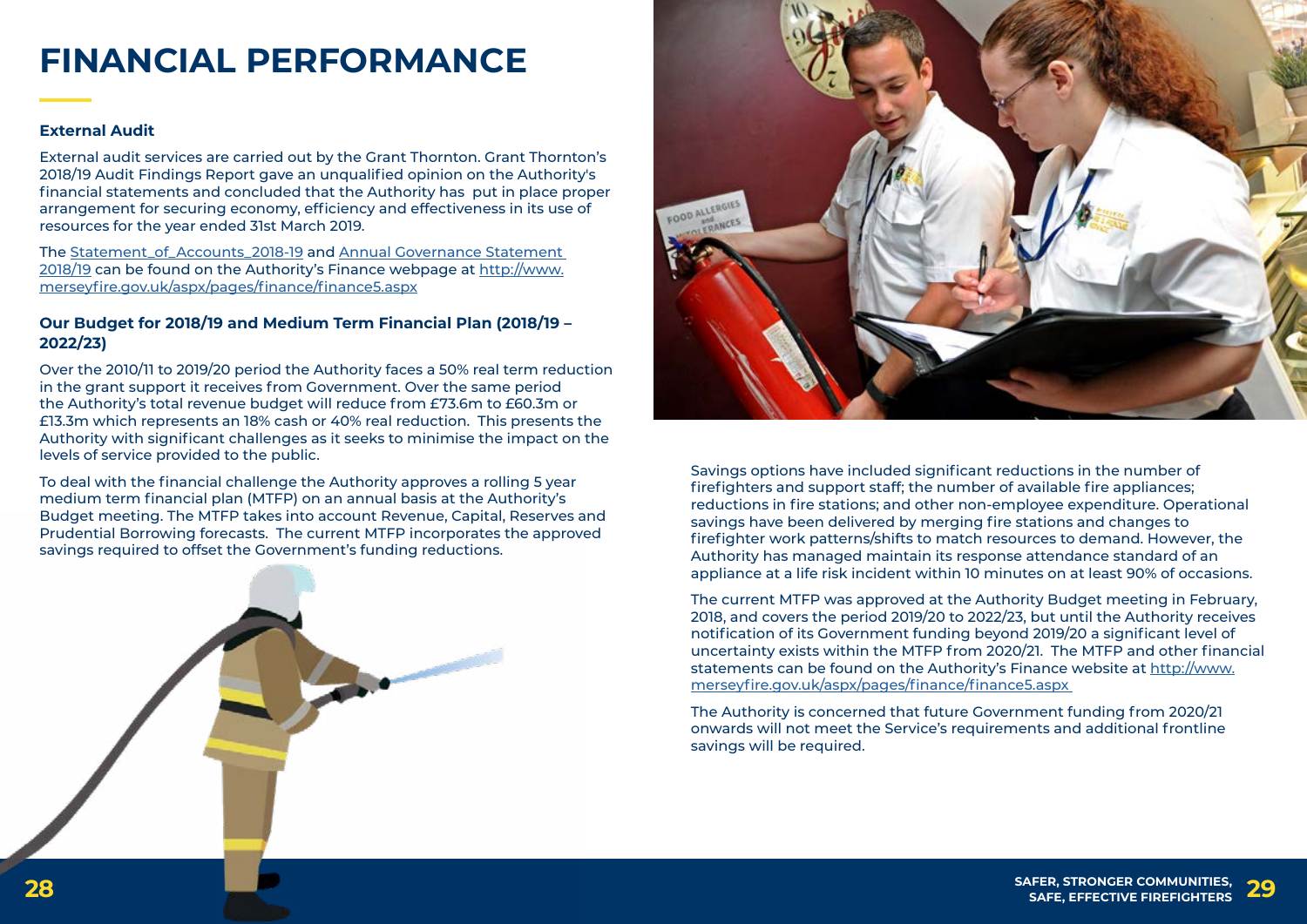**SAFER, STRONGER COMMUNITIES, 30 SAFE, EFFECTIVE FIREFIGHTERS 31**

# **OUR FUTURE PLANS**

Our future plans are detailed in the [Integrated Risk Management Plan 2017-](http://www.merseyfire.gov.uk/aspx/pages/IRMP/IRMP2017-20/IRMP2017.html) [20,](http://www.merseyfire.gov.uk/aspx/pages/IRMP/IRMP2017-20/IRMP2017.html) [IRMP Supplement 2019/21](http://www.merseyfire.gov.uk/aspx/pages/IRMP/pdf/IRMP_17_20_SUPPLEMENT_19_21.pdf), and [Service Delivery Plan 2019-20](http://www.merseyfire.gov.uk/aspx/pages/service_delivery/pdf/Service_Delivery_Plan_2019-20.pdf). We will be focused on continuing to deliver an excellent service to the residents and businesses of Merseyside with fewer resources, making more efficient use of resources we have. The annual planning process for the Service Delivery Plan and Community Safety Plans begins in November, approved by Authority and published on 1st April.

The impact of the 2015 Comprehensive Spending Review meant the Authority had to find over £11m of savings from the forecast planned spend for 2016/17 to 2019/20. The Authority has planned prudently to minimise the impact on frontline services and identified significant efficiency savings by reducing management, support services costs and other technical amendments. Despite these efficiencies unfortunately the Authority had no choice but to approve an unavoidable reduction of £1.9m from the operational front line.

As part of the 2019/20 Budget report the Chief Fire Officer, (CFO), received Members' support to increase the frontline firefighter response and protection establishment from 620 Full Time Equivalent (FTE) to 642 FTE, plus a new fire engineer post in protection, and an increase in the available fire appliances from 26 to 30. The proposals would enhance the resilience and protection capabilities of the Service in light of some recent significant incidents. The CFO has identified additional savings from future pension deficit and debt payments to fund the circa £1m required to implement the proposals during 2019/20.

Station mergers were approved by the Authority in three Districts. Two mergers are now complete with Prescot (merging Huyton and Whiston fire stations) and at Saughall Massie on Wirral (Upton and West Kirby) and work has commenced on a site in St Helens (St Helens and Eccleston).



*CONTINUED...*

#### **Collaboration**

The Policing and Crime Act 2017 introduced a duty on all three emergency services, to collaborate on the basis of improved efficiency and/or effectiveness in taking forward the Government's commitment to enable fire and police services to work more closely together and develop the role of PCCs.

In Merseyside we are working closely with our blue light partners. Merseyside Police share our Joint Control Centre at Service Headquarters and the new fire station at Prescot. We have plans to share a number of fire stations including Formby and Heswall. We are also delivering a number of collaborative projects and sharing information to improve services.

North West Ambulance Service (NWAS) share a number of our fire stations (Formby, Southport, Bootle and Netherton, Birkenhead and Newton le Willows) and the trial response to Emergency Medical (Cardiac Arrest) incidents alongside the Ambulance Service, this is currently suspended while in dispute with the FBU. NWAS Hazardous Response Team (HART) are based at Croxteth Fire Station with the Merseyside Fire and Rescue Service Urban Search and Rescue (USAR) Team.



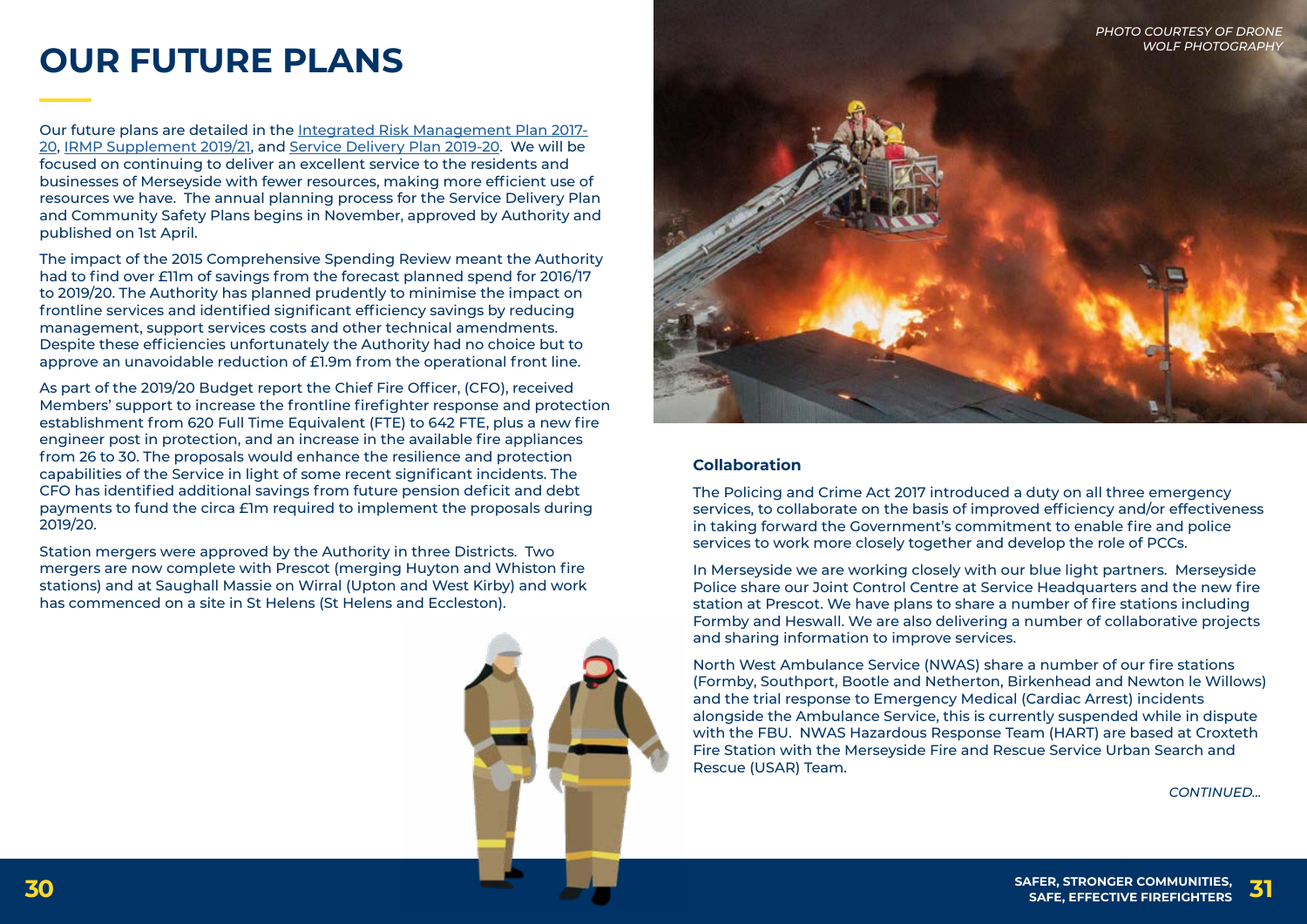**SAFER, STRONGER COMMUNITIES, 32 SAFE, EFFECTIVE FIREFIGHTERS 33**



#### **Community Engagement & Communication**

MFRA undertakes extensive consultation on all aspects of planning including the IRMP and changes to how we provide our services. All relevant [Integrated](http://www.merseyfire.gov.uk/aspx/pages/IRMP/IRMP2017-20/IRMP2017.html)  [Risk Management Plan 2017-20](http://www.merseyfire.gov.uk/aspx/pages/IRMP/IRMP2017-20/IRMP2017.html), [IRMP Supplement 2019/21](http://www.merseyfire.gov.uk/aspx/pages/IRMP/pdf/IRMP_17_20_SUPPLEMENT_19_21.pdf) documentation is available in the Authority section of the website. Planning for the IRMP Supplement 2019/21 started during 2018/19 with full reports available at Authority Budget Committee on 28th February 2019 and Authority on 3rd July 2019.

We consult with our communities at independently facilitated public consultation events in the five districts council areas. Principal Officers and management teams deliver briefings and consultation exercises with staff, representative bodies, Councillors, partners, stakeholders and Local Authority leaders.

- Public consultation facilitated by an independent partner organisation – ORS Consultation Report can be found in the Authority section of the MFRA website under the Authority Budget Committee on 28th February 2019 and Authority on 3rd July 2019
- Staff consultation
- Local authority and strategic partner consultations
- Staff representative bodies (trade unions)

[Consultation](http://www.merseyfire.gov.uk/aspx/pages/consultation/consultation.aspx) with stakeholders within the community is embedded within all aspects of planning in MFRA with all relevant documentation available on the MFRA website and in the [Integrated Risk Management Plan 2017-20](http://www.merseyfire.gov.uk/aspx/pages/IRMP/IRMP2017-20/IRMP2017.html) and [IRMP](http://www.merseyfire.gov.uk/aspx/pages/IRMP/pdf/IRMP_17_20_SUPPLEMENT_19_21.pdf)  [Supplement 2019/21.](http://www.merseyfire.gov.uk/aspx/pages/IRMP/pdf/IRMP_17_20_SUPPLEMENT_19_21.pdf) During the planning process we host a wide variety of consultation and engagement forums including:

For the IRMP 2019/21 Supplement consultation lasting 12 weeks was conducted to review the IRMP 2017/20 actions and to seek approval for proposals for 2019/21 onwards. Results of this can also be found on the Fire Authority page on the MFRA website.

**Merseyside Fire and Rescue Authority wishes to continue to be provided with assurance in relation to its fire and rescue service including financial health, governance arrangements and service delivery performance. It will be necessary in 2019/20 to consult further with all interested parties when planning the Integrated Risk Management Plan 2021-24. The communities of Merseyside can be assured of the Authority's absolute commitment to continuing to deliver the best service it possibly can.**

#### **Access to Information Held by Merseyside Fire & Rescue Authority**

Government Legislation has been introduced to make public sector organisations more open and accountable to the public. There are primarily three key Acts of Parliament that have been put in place. These consist of:-

• General Data Protection Regulation (GDPR) 2016 and Data Protection Act 2018 which require organisations to protect personal data and privacy of EU citizens including processing of personal and sensitive information.

• The Freedom of Information Act 2000, which broadens people's access to

- 
- information that is held by public authorities, for example: reports, minutes of meetings etc.
- The Environmental Information Regulations which gives the public for example: reports, readings, research findings etc.
- The Local Government Transparency Regulations 2014.

increased access to environmental information held by public authorities,

How to gain [Access to information](http://www.merseyfire.gov.uk/aspx/pages/corporate/Access-To-Information.aspx) held by MFRA and details of how the legislation above governs what information can be released can be found on the MFRA website.

#### **Privacy Notice**

We process information securely and follow the principles of the Data Protection Act 2018. We use secure methods when transferring the data and also apply appropriate retention periods. We also ensure that the data is disposed of securely when it is no longer required. The [Privacy Policy a](http://www.merseyfire.gov.uk/aspx/pages/footer/privacy_policy.aspx)nd [Privacy Notices](http://www.merseyfire.gov.uk/aspx/pages/corporate/Access-To-Information.aspx) can be found on the MFRA website.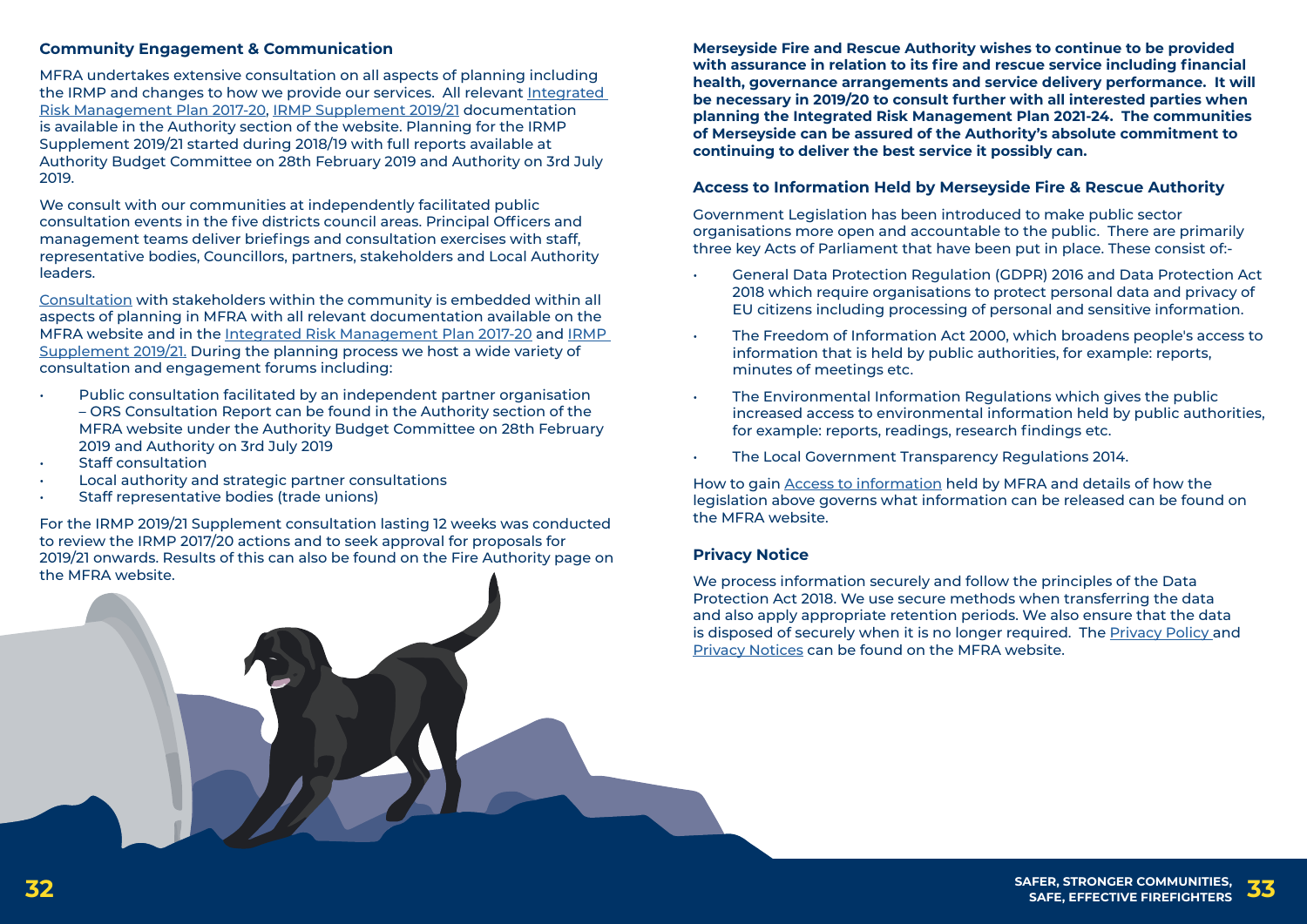**SAFER, STRONGER COMMUNITIES, 34 SAFE, EFFECTIVE FIREFIGHTERS 35**



# **GLOSSARY OF TERMS**

Cllr Les Byrom Chair of Merseyside Fire & Rescue Authority

The Chair of Merseyside Fire and Rescue Authority and Chief Fire Officer of Merseyside Fire and Rescue Service are satisfied that the Authority's financial, governance and operational assurance arrangements are adequate and operating effectively and meet the requirements detailed within the Fire and Rescue National Framework for England.

This Statement of Assurance is signed on behalf of Merseyside Fire and Rescue Authority as approved at the Authority's Policy and Resources committee on Thursday 12th December 2019.

Lestin 7. Byron

# **ASSURANCE DECLARATION**

CFP Community Fire Protection or Prevention CIPFA Chartered Institute of Public Finance and Accountancy CMI Chartered Management Institute COMAH Control of Major Accident Hazard DCLG Department for Communities and Local Government DEFRA Department for Environmental, Food and Rural Affairs DIM Detection, Identification and Monitoring FBU Fire Brigades Union FOA Fire Officers Association FRA Fire and Rescue Authority GDPR General Data Protection Regulations HVP High Volume Pump INSARAG International Search and Rescue Advisory Group IOSH Institute of Occupational Safety and Health IRMP Integrated Risk Management Plan LEP Local Enterprise Partnership MACC Mobilising and Communication Centre MDD Mass Decontamination Disrobe MFRA Merseyside Fire and Rescue Authority MTFP Medium Term Financial Plan NEBOSH National Examination Board of Safety NOL National Operational Learning ORS **Opinion Research Services** PSIAS Public Sector Internal Audit Standards SMA Subject Matter Adviser SOFSA Simple Operational Fire Safety Assessment SOLACE Society of Local Authority Chief Executives UKISAR UK International Search and Rescue Team USAR Urban Search and Rescue

Phil Garrigan Chief Fire Officer